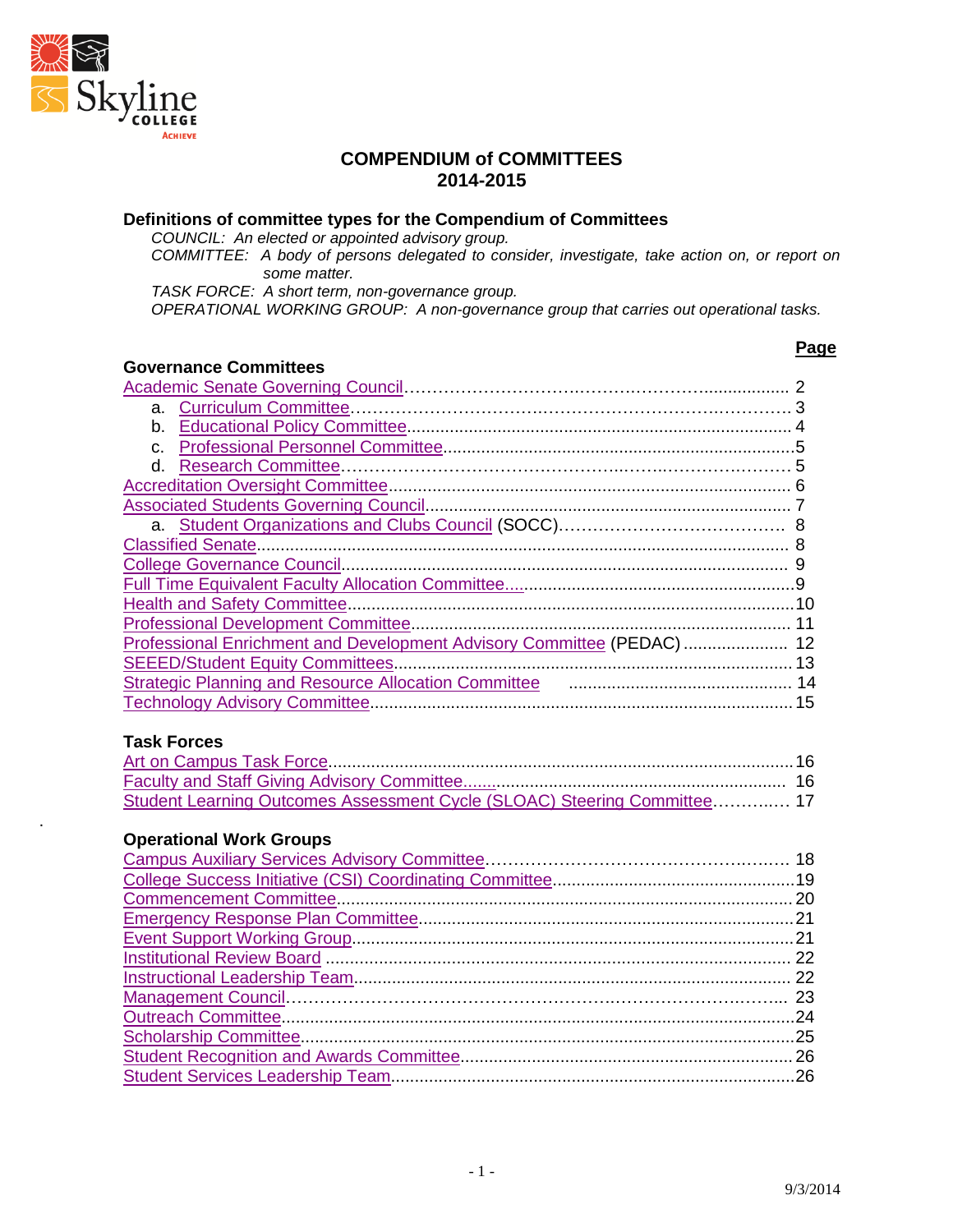# **GOVERNANCE COMMITTEES**

#### <span id="page-1-0"></span>**1. Academic Senate Governing Council**

Serves as policy making body for the Academic Senate; promotes the general welfare of Skyline College, its faculty, and the San Mateo County Community College District; represents the faculty in making recommendations to the administration of the College and the District Board of Trustees with respect to academic and professional matters; works toward the development and improvement of professional standards; provides for continuous study of faculty and College problems.

| 2013-2014                                                                                                                                                                                                                                                                                                                                                                                                                                                                                                                                                                                                                                                                                                                                | 2014-2015                                                                                                                                                                                                                                                                                                                                                                                                                                                                                                                                                                                                                                                                                                                                                                                                                                   |
|------------------------------------------------------------------------------------------------------------------------------------------------------------------------------------------------------------------------------------------------------------------------------------------------------------------------------------------------------------------------------------------------------------------------------------------------------------------------------------------------------------------------------------------------------------------------------------------------------------------------------------------------------------------------------------------------------------------------------------------|---------------------------------------------------------------------------------------------------------------------------------------------------------------------------------------------------------------------------------------------------------------------------------------------------------------------------------------------------------------------------------------------------------------------------------------------------------------------------------------------------------------------------------------------------------------------------------------------------------------------------------------------------------------------------------------------------------------------------------------------------------------------------------------------------------------------------------------------|
| Membership (elected by faculty)                                                                                                                                                                                                                                                                                                                                                                                                                                                                                                                                                                                                                                                                                                          | Membership (elected by faculty)                                                                                                                                                                                                                                                                                                                                                                                                                                                                                                                                                                                                                                                                                                                                                                                                             |
| Leigh Anne Shaw, President<br>Nick Kapp, Past President<br>Kate Williams Browne, Vice President<br>Vacant, Secretary<br><b>Tiffany Schmierer, Treasurer</b>                                                                                                                                                                                                                                                                                                                                                                                                                                                                                                                                                                              | Kate Williams Browne, President<br>Leigh Anne Shaw, Past President<br>Stephen Fredricks, Vice President<br>Leigh Anne Shaw, Secretary<br><b>Tiffany Schmierer, Treasurer</b>                                                                                                                                                                                                                                                                                                                                                                                                                                                                                                                                                                                                                                                                |
| Linda Allen, Classified Senate Rep<br>Zachary Bruno, Professional Personnel Chair<br>Dick Claire, Adjunct Rep, Business Rep<br>Jacqueline Escobar, Curriculum Committee Co-<br>Chair<br>Liza Erpelo, Language Arts Rep<br>Stephen Fredricks, Educational Policy Chair<br>Mousa Ghanma, Research Committee Chair<br>Nicole Harris, ASSC Rep<br>Tony Jackson, SS/CA Rep<br>Nathan Jones, Language Arts Rep<br>Nick Kapp, Curriculum Committee Co-Chair<br>Nate Nevado, Counseling<br>Amber Steele, KAD Rep<br>Carmen Velez, SMT Rep<br>Ed Yee, Business Rep<br>Vacant, AFT Rep<br>Vacant, SEEED/Student Equity<br><b>Meeting Date/Time/Location</b><br>2 <sup>nd</sup> and 4 <sup>th</sup> Fridays<br>1:10 $p.m.$<br>Building 6, Room 6203 | <b>Committee Chairs &amp; Representatives:</b><br>Zachary Bruno, Professional Personnel Chair<br>Stephen Fredricks, Educational Policy, Interim<br>Mousa Ghanma, Research Committee Chair<br>Michele Haggar, Classified Senate Rep<br>Nicole Harris, ASSC Rep<br>Nick Kapp, Educational Policy, Chair<br>Alana Utsumi, Classified Senate Rep<br>Dennis Wolbers, Curriculum Committee, Chair<br><b>Division Representatives:</b><br>Yancy Aquino, Science/Math/Technology Rep<br>Dick Clair, BEPP Division Rep<br>Marlon Gaytan, ASSC Rep<br>Jessica Hurless, LA/LR Rep<br>Tatiana Irwin, SS/CA Rep<br>Nate Nevado, Counseling<br>Danielle Powell, LA/LR Rep<br>Tiffany Schmierer, SS/CA Rep<br>Amber Steele, KAD Rep<br>Shawna Whitney, BEFF Rep<br>Dennis Wolbers, ASLT Rep<br>Awaiting Appointment, AFT Rep<br>Meeting Date/Time/Location |
|                                                                                                                                                                                                                                                                                                                                                                                                                                                                                                                                                                                                                                                                                                                                          | 1 <sup>st</sup> & 3 <sup>rd</sup> Thursdays<br>2:10-4:00 p.m.<br>Building 6, Room 6203                                                                                                                                                                                                                                                                                                                                                                                                                                                                                                                                                                                                                                                                                                                                                      |
|                                                                                                                                                                                                                                                                                                                                                                                                                                                                                                                                                                                                                                                                                                                                          |                                                                                                                                                                                                                                                                                                                                                                                                                                                                                                                                                                                                                                                                                                                                                                                                                                             |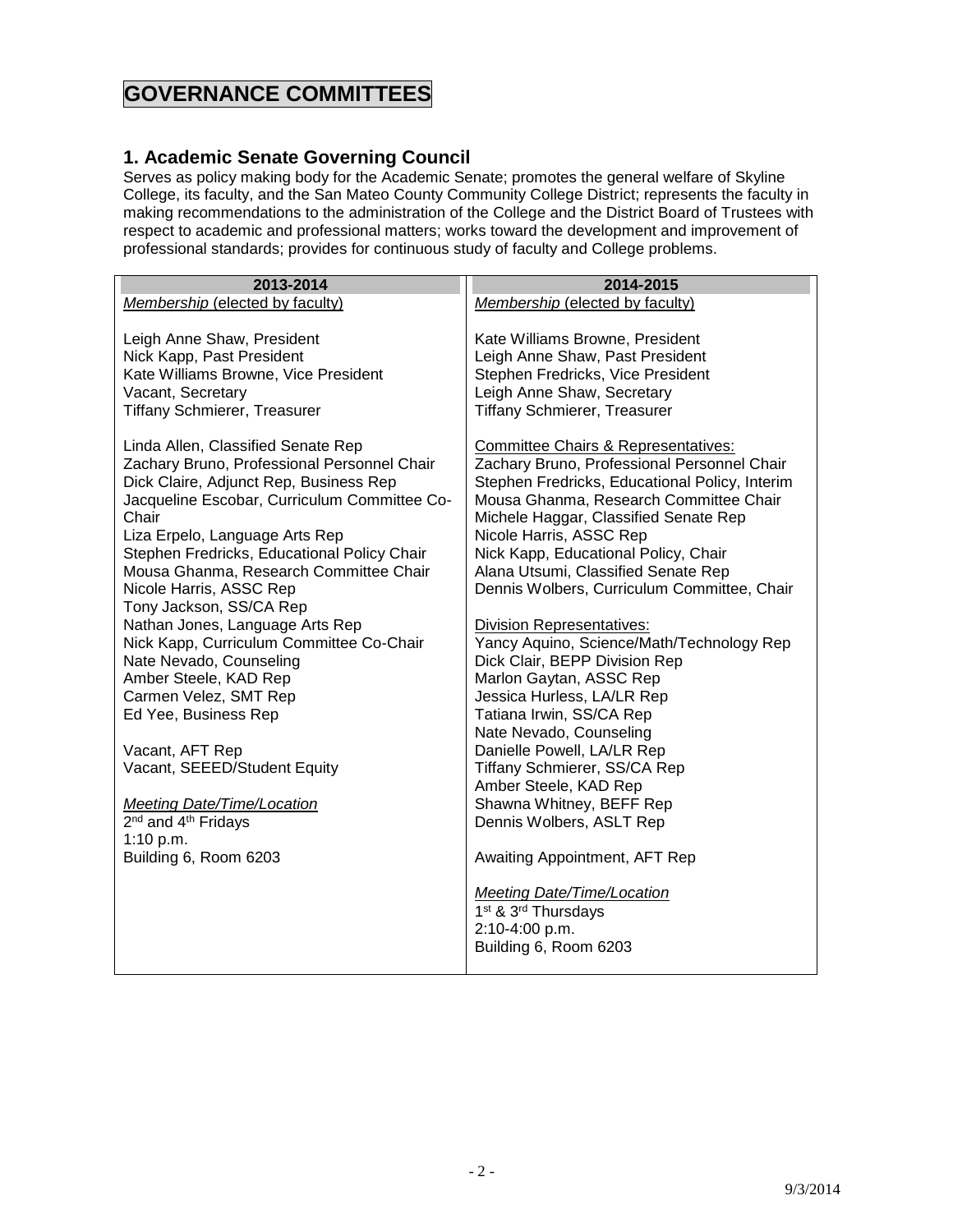#### <span id="page-2-0"></span>**1a. Curriculum Committee**

The Curriculum Committee carries on a regular review of the entire College curriculum; considers for recommendation all matters of administrative policy concerning the curriculum; considers for recommendation proposals for new courses and programs; recommends action on all deletions, classifications and changes in courses and programs.

| 2013-2014                                                                                | 2014-2015                                                                                          |
|------------------------------------------------------------------------------------------|----------------------------------------------------------------------------------------------------|
| Membership (one elected faculty                                                          | Membership (one elected faculty representative                                                     |
| representative from each division)                                                       | from each division)                                                                                |
| Nick Kapp, Co-Chair,<br>Science/Math/Technology<br>Jacquie Escobar, Co-Chair, Counseling | Dennis Wolbers, Chair, Academic Support and<br>Learning Technologies<br>Jim Bowsher, Language Arts |
| Jim Bowsher, Language Arts                                                               | Jacquie Escobar, Counseling                                                                        |
| Jan Fosberg, Kinesiology/Athletics/Dance                                                 | Jan Fosberg, Kinesiology/Athletics/Dance                                                           |
| <b>Christine Roumbanis, Business</b>                                                     | Nicole Harris, ASSC                                                                                |
| Dennis Wolbers, Social Science/Creative Arts                                             | Imelda Hermosillo, EOPS, Counseling<br>Nick Kapp, Science/Math/Technology                          |
| <b>Ex Officio Members</b>                                                                | Jude Navari, Social Sciences/Creative Arts                                                         |
| Bryan Besnyi, Recorder                                                                   | Leigh Ann Shaw, Language Arts                                                                      |
| Sheldon Carroll, Classified Rep                                                          | John Ulloa, Social Sciences/Creative Arts                                                          |
| Sarah Perkins, VP of Instruction                                                         | Ronda Wimmer, BEPP                                                                                 |
| John Mosby, Dean of Enrollment Services                                                  | Adam Windham, Science/Math/Technology                                                              |
| Maria Norris, Staff Support to Curriculum<br>Committee                                   | Hellen Zhang, BEPP                                                                                 |
| Nohel Corral, Interim Dean, Counseling                                                   | <b>Ex Officio Members</b>                                                                          |
| Vacant, ASSC Rep                                                                         | Bryan Besnyi, Recorder                                                                             |
|                                                                                          | Sheldon Carroll, Classified Rep                                                                    |
| <b>Meeting Date/Time/Location</b><br>1 <sup>st</sup> and 3 <sup>rd</sup> Wednesday       | Angélica Garcia, Dean, Counseling<br>John Mosby, Dean of Enrollment Services                       |
| 2:10 p.m.                                                                                | Maria Norris, Staff Support to Curriculum                                                          |
| Building 4, Room 4343                                                                    | Committee                                                                                          |
|                                                                                          | Sarah Perkins, VP of Instruction                                                                   |
|                                                                                          |                                                                                                    |
|                                                                                          | <b>Meeting Date/Time/Location</b>                                                                  |
|                                                                                          | 1 <sup>st</sup> and 3 <sup>rd</sup> Wednesday                                                      |
|                                                                                          | 2:10 p.m.                                                                                          |
|                                                                                          | Building 4, Room 4343                                                                              |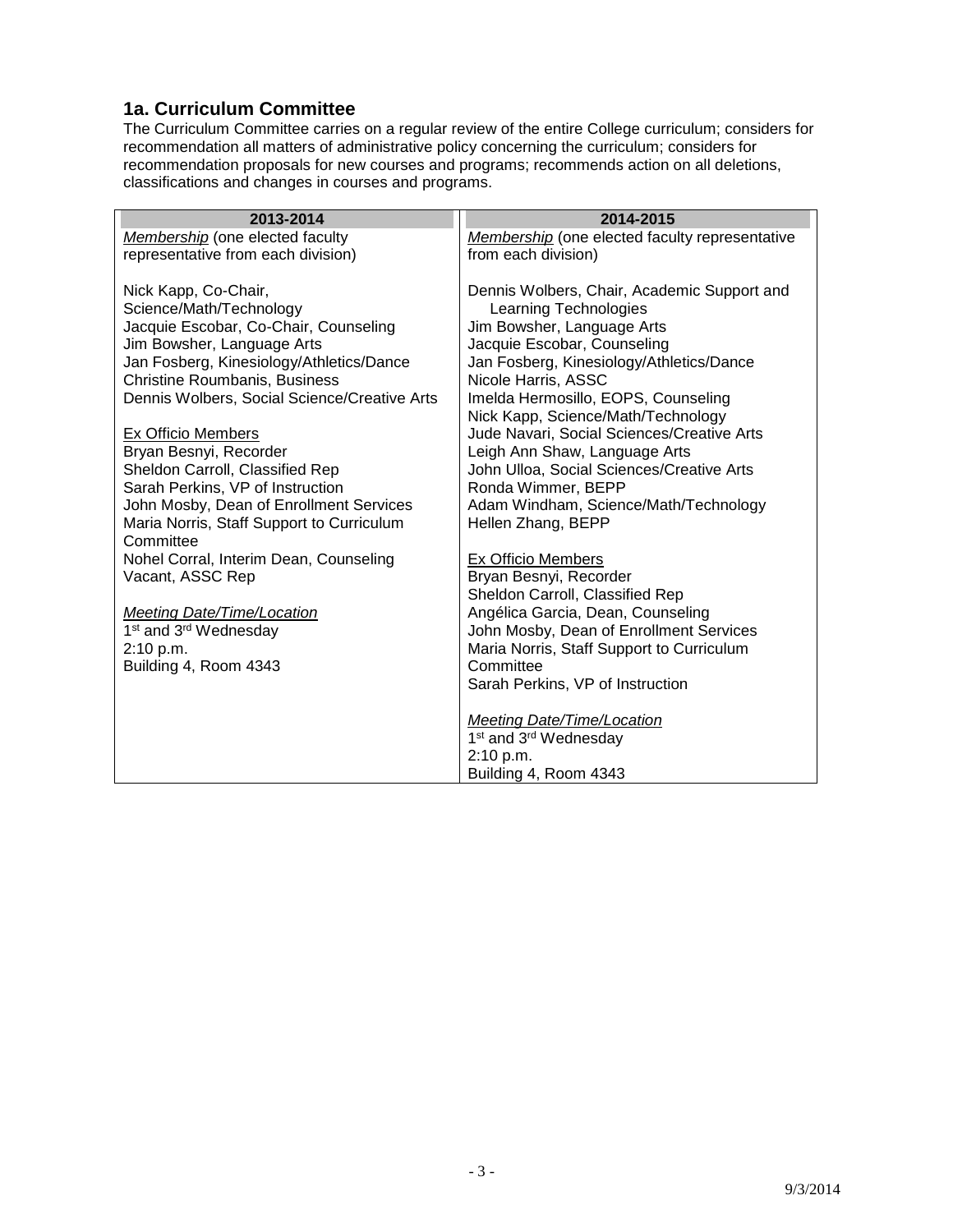#### <span id="page-3-0"></span>**1b. Educational Policy Committee**

This committee considers for recommendation all matters of educational policy including academic standards, probation, disqualification, readmissions policies, grading procedures, matriculation, student behavior, and student grievance procedures; considers for recommendation all matters of administrative policy concerning educational policy, including policies of the Office of Instruction and the Office of Student Services.

| 2013-2014                                                                                                                                                              | 2014-2015                                                                                                       |
|------------------------------------------------------------------------------------------------------------------------------------------------------------------------|-----------------------------------------------------------------------------------------------------------------|
| Membership (one elected faculty                                                                                                                                        | Membership (one elected faculty representative                                                                  |
| representative from each division)                                                                                                                                     | from each division)                                                                                             |
| Stephen Fredericks, Science/Math/Technology,<br>Chair<br>Carlos Colombetti, SS/CA Rep<br>Nohel Corral, Interim Dean of Counseling<br>Imelda Hermosillo, Counseling rep | Stephen Fredericks, Interim, SMT Rep<br>Nick Kapp, Chair<br>Donna Bestock, Dean Social Science-Creative<br>Arts |
| Joe Morello, KAD Rep                                                                                                                                                   | Carlos Colombetti, SS/CA Rep<br>Michael Cross, LA/LR Rep                                                        |
| John Mosby, Dean of Enrollment Services<br>Brayan Palma, ASSC Rep                                                                                                      | Angélica Garcia, Dean of Counseling<br>Michele Haggar, Classified Rep                                           |
| Carmen Richardson, Business Rep                                                                                                                                        | John Mosby, Dean of Enrollment Services                                                                         |
| Cal Robinson, Business Rep<br>Janet Weber, Classified Rep<br>Vacant, Language Arts                                                                                     | Suzanne Poma, Counseling<br>Carmen Richardson, Business Rep                                                     |
| Ex Officio Members<br>Joi Blake, VP Student Services                                                                                                                   | Awaiting Appointment, ASSC Rep                                                                                  |
|                                                                                                                                                                        | <b>Ex Officio Members</b>                                                                                       |
|                                                                                                                                                                        | Joi Blake, VP Student Services                                                                                  |
| <b>Meeting Date/Time/Location</b>                                                                                                                                      |                                                                                                                 |
| 1 <sup>st</sup> Tuesday                                                                                                                                                | Meeting Date/Time/Location                                                                                      |
| 2:00 p.m.<br>Location:6205                                                                                                                                             | 1 <sup>st</sup> Tuesday<br>2:00 p.m.                                                                            |
|                                                                                                                                                                        | Location:6205                                                                                                   |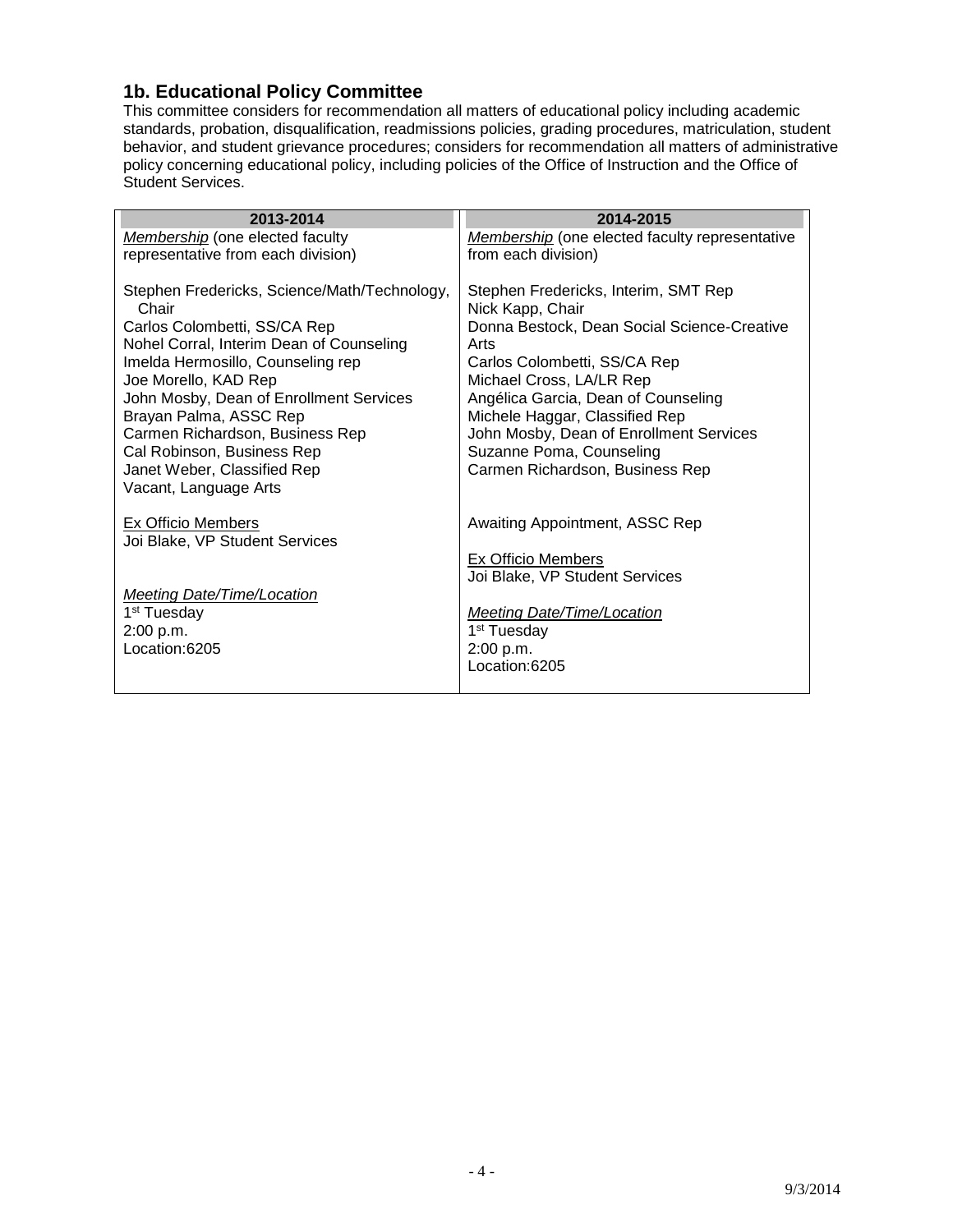#### <span id="page-4-0"></span>**1c. Professional Personnel Committee**

This committee promotes staff development and professional growth; considers questions of professional ethics; reviews and makes recommendations concerning Program Improvement Funds and other faculty proposals as necessary; makes recommendations concerning faculty awards; reviews and recommends faculty development projects as required.

| 2013-2014                                                        | 2014-2015                                      |
|------------------------------------------------------------------|------------------------------------------------|
| Membership                                                       | Membership                                     |
| (one elected faculty representative from each                    | (one elected faculty representative from each  |
| division)                                                        | division)                                      |
| Zachary Bruno, Chair, Social Science/ Creative                   | Zachary Bruno, Chair, Social Science/ Creative |
| Arts                                                             | Arts                                           |
| Shari Bookstaff, Science/Math/Technology Rep                     | Shari Bookstaff, Science/Math/Technology Rep   |
| Chip Chandler, Kinesiology/Athletics/Dance Rep                   | Luciana Castro, Language Arts Rep              |
| Luciana Castro, Language Arts Rep                                | Chip Chandler, Kinesiology/Athletics/Dance Rep |
| Guillermo Ortiz, Business Rep                                    | Melissa Komadina, Counseling                   |
|                                                                  | Guillermo Ortiz, BEPP Rep                      |
| Donna Bestock, Dean, Social Science/Creative<br>Arts, ex officio | Mary Gutierrez, Dean, Langage Arts, ex-officio |
| Vacant, Counseling                                               |                                                |
| <b>Meeting Date/Time/Location</b>                                | <b>Meeting Date/Time/Location</b>              |
| Meets one or more times a semester.                              | Meets one or more times a semester.            |

#### <span id="page-4-1"></span>**1d. Research Committee**

The Academic Senate Research Committee aids faculty doing institutional research; acts as a resource to the Senate in matters of institutional research; performs institutional research under the direction of the Academic Senate Governing Council.

| 2013-2014                                              | 2013-2014                                                          |
|--------------------------------------------------------|--------------------------------------------------------------------|
| Membership                                             | Membership                                                         |
| (one elected faculty representative from each          | (one elected faculty representative from each                      |
| division)                                              | division)                                                          |
| Mousa Ghanma, Chair, Science/Math/                     | Mousa Ghanma, Chair, Science/Math/                                 |
| Technology                                             | Technology                                                         |
| Kevin Corsiglia, Kinesiology/Athletics/Dance<br>Rep    | Kevin Corsiglia, Kinesiology/Athletics/Dance<br>Rep                |
| Kym Jackson, Business Rep                              | Lisa Cresson, Social Sciences/Creative Arts                        |
| Nancy Kaplan-Biegel, Language Arts Rep                 | Jing Folsom, Science/Math/Technology                               |
| Jennifer Merrill, Social Science/ Creative Arts<br>Rep | Nancy Kaplan-Biegel, Language Arts Rep<br>Paul Spakowski, BEPP Rep |
| Melissa Michelitsch, SMT Rep                           |                                                                    |
| Paul Spakowski, Business Rep                           | Counseling, Awaiting Appointment                                   |
| David Ulate, Interim Dean, Research, Planning          |                                                                    |
| and Institutional Effectiveness                        |                                                                    |
|                                                        | Meeting Date/Time/Location                                         |
| Counseling Rep Open                                    | To be determined                                                   |
| Meeting Date/Time/Location                             |                                                                    |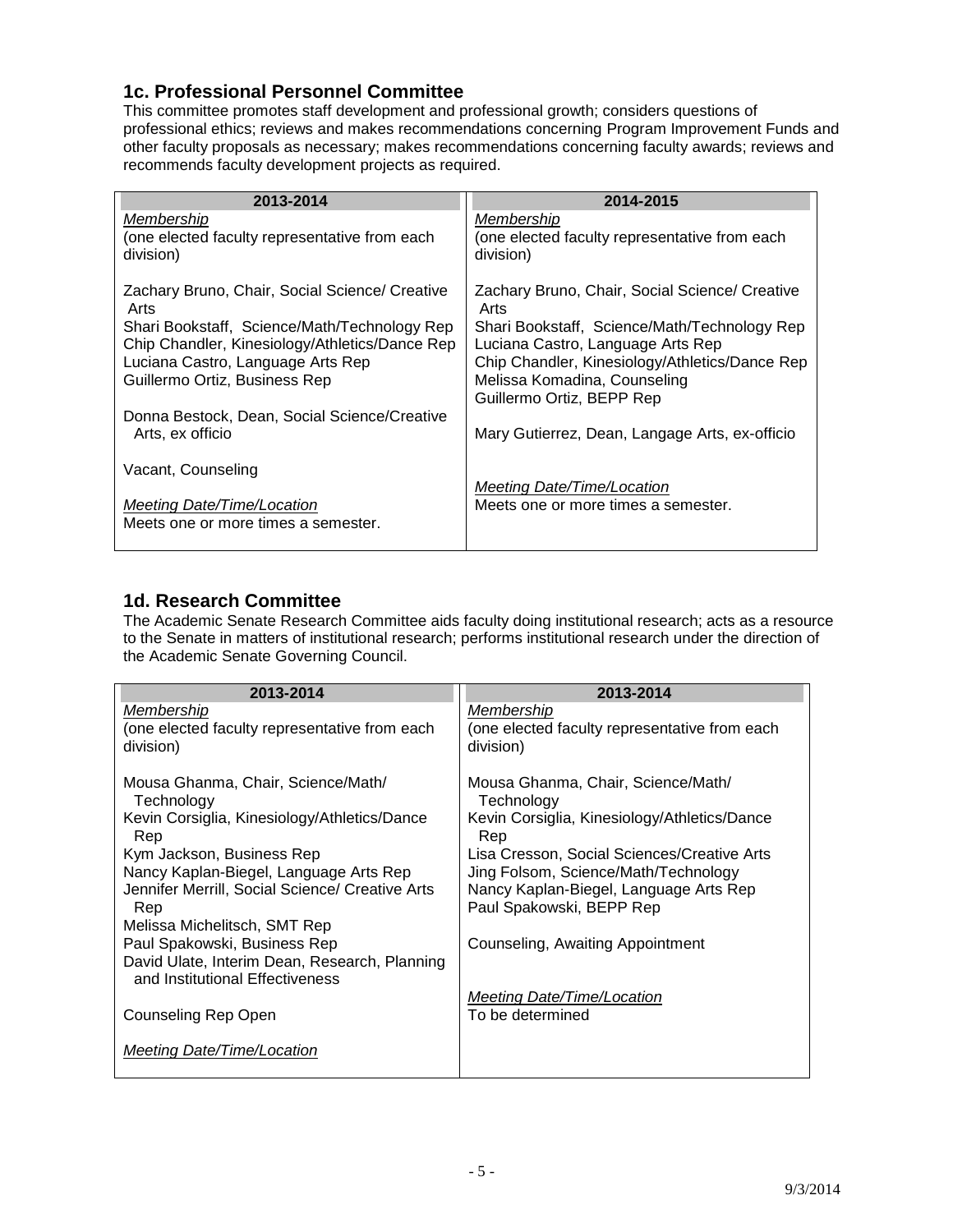#### <span id="page-5-0"></span>**2. Accreditation Oversight Committee**

The overarching mission of this committee is student success through successful accreditation. It is the responsibility of the institution, CEO and ALO (Accreditation Liaison Officer) to keep Skyline College in compliance with the ERs (Eligibility Requirements), Accreditation Standards, including federal requirements, Commission policies, and Skyline's MVV (mission-Vision-Values). This committee will support the college in keeping in compliance.

#### **The role of the Accreditation Oversight Committee is:**

- 1. To review ongoing changes and requirements for accreditation at the federal, state and regional levels to facilitate keeping in compliance with ERs, Commission policies and Skyline College's MVV (Mission-Vision-Values)
- 2. To coordinate Skyline College's ongoing activities related to its accreditation, including developing and maintaining a systematic approach to tracking evidence,
- 3. To periodically review alignment of college process with accreditation standards,
- 4. To maintain the college's accreditation web site, and
- 5. To provide open communication between the Accreditation Oversight Committee and the college community.

| 2013-2014                                  | 2014-2015                                  |
|--------------------------------------------|--------------------------------------------|
| Membership                                 | Membership                                 |
| Regina Stanback Stroud                     | Regina Stanback Stroud                     |
| Joi Blake, VP Student Services             | Joi Blake, VP Student Services             |
| Eloisa Briones, VP Administrative Services | Eloisa Briones, VP Administrative Services |
| Sarah Perkins, VP Instruction              | Sarah Perkins, VP Instruction              |
| Bridget Fischer, Coordinator, Distance Ed  | Bridget Fischer, Coordinator, Distance Ed  |
| David Ulate, Dean PRIE                     | David Martinez, ASSC                       |
| Alana Utsumi, Classified Senate Rep        | Aaron McVean, ALO, Committee Chair         |
| Karen Wong, Coordinator, Institutional     | Christine Roumbanis, Interim Dean Business |
| <b>Effectiveness</b>                       | <b>Education Professional Programs</b>     |
|                                            | Alana Utsumi, Classified Senate Rep        |
| Vacant, ALO, Committee Chair               | Karen Wong, Coordinator, Institutional     |
| Vacant, Academic Senate Rep                | <b>Effectiveness</b>                       |
| Vacant, Student Services Dean              |                                            |
| Vacant, Instructional Dean                 | Vacant, Academic Senate Rep                |
| Vacant, Curriculum Committee Rep           | Vacant, Student Services Dean              |
| Vacant, Student Services Rep               | Vacant, Curriculum Committee Rep           |
| Vacant, CTE Faculty Member                 | Vacant, Student Services Rep               |
| Vacant, ASSC Rep                           | Vacant, CTE Faculty Member                 |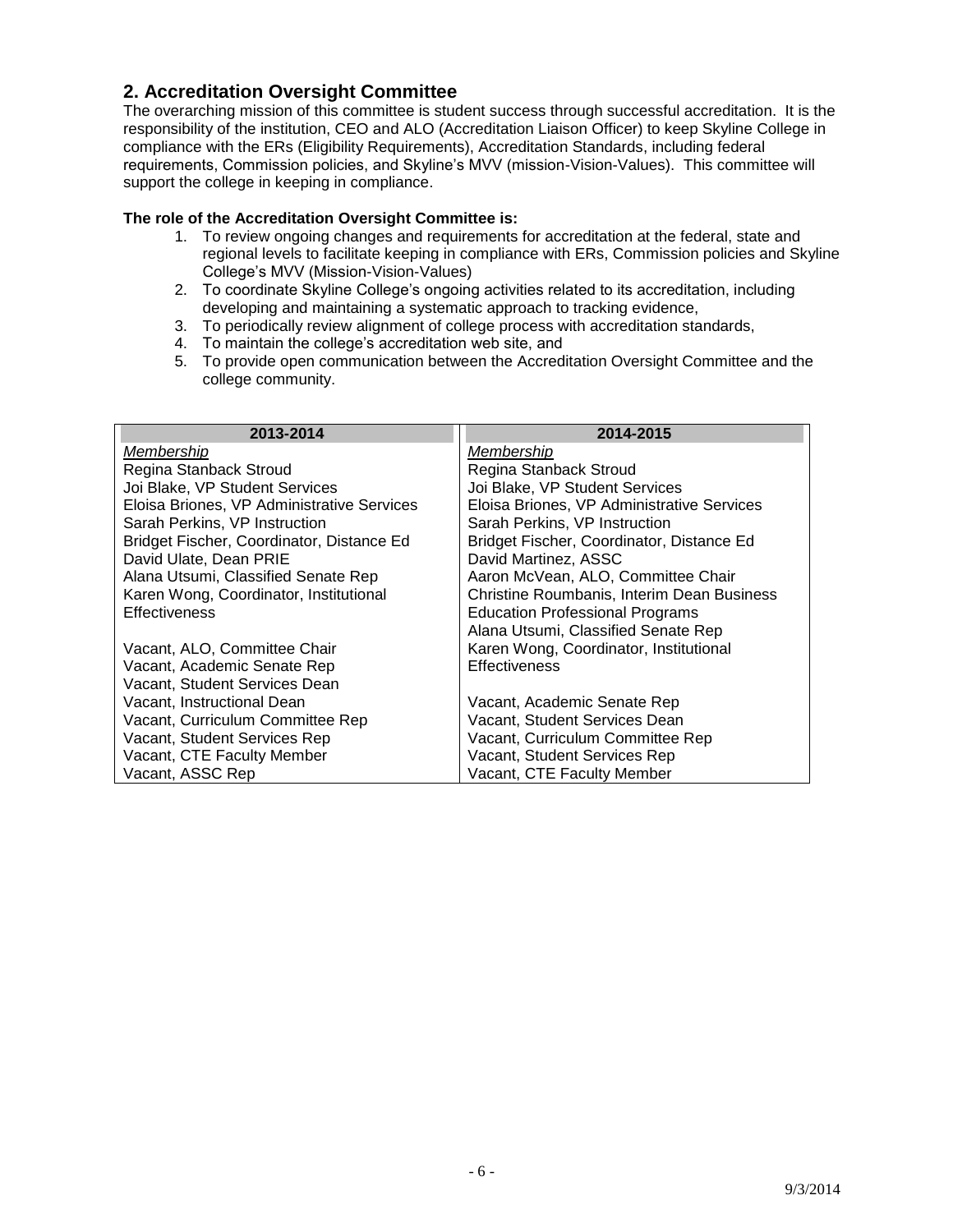### <span id="page-6-0"></span>**3. Associated Students Governing Council**

Represents all Skyline students; maintains student body facilities; plans activities; adopts and supervises the ASSC budget; participates in College committees; shares in the development of College policies.

| 2013-2014                                        | 2014-2015                                        |
|--------------------------------------------------|--------------------------------------------------|
| <b>Membership (officers elected by students)</b> | <b>Membership (officers elected by students)</b> |
|                                                  |                                                  |
| <b>Executive Council Officers</b>                | <b>Executive Council Officers</b>                |
| Kayla Razavi, President, Chair                   | Nicole Harris, President                         |
| Pricsilla Sanchez, Vice President                | Dennis Zheng, Vice President                     |
| Andrea Garcia, Commissioner of Finance           |                                                  |
| Brayan Palma, Commissioner of Publicity          | Davante Cade, Commissioner of Finance            |
| Richard Porter, Commissioner of Activities       | Monika "Miku" Mendoza, Commissioner of           |
| Ryan Sherlock, Commissioner of Public            | <b>Public Records</b>                            |
| Records                                          | Nichole Palmer, Commissioner of Publicity        |
| Davante Cade, Senator                            |                                                  |
| Andy Chan, Senator                               | Ramzy Azar, Senator                              |
| Charlene DeLuna, Senator                         | Jessica Baumann, Senator                         |
| Yanni Guo, Senator                               | Katherine Bello, Senator                         |
| Nicole Harris, Senator                           | Judah Darwin, Senator                            |
| Carlos Lozada, Senator                           | Marlon Gayton, Senator                           |
| Mark Pacis, Senator                              | Jonathan Gonzales, Senator                       |
| Alejandra Padilla, Senator                       | Gianni Grelli, Senator                           |
| Nichole Palmer, Senator                          | David Martinez, Senator                          |
| Karla Ruiz, Senator                              | Vanessa Melendrez, Senator                       |
| Boris Shkurko, Senator                           | Brayan Palma, Senator                            |
| Chance Vicino, Senator                           |                                                  |
| Dennis Zheng, Senator                            | Advisors                                         |
|                                                  | Amory Cariadus, Director of Student Support      |
| David Zay Latt, Student Trustee                  | and Student Services                             |
|                                                  | John Saenz, Student Activities Assistant         |
| Advisors                                         |                                                  |
| Amory Cariadus, Coordinator of Student Life      |                                                  |
| John Saenz, Student Activities Assistant         |                                                  |
|                                                  |                                                  |
| <b>Meeting Date/Time/Location</b>                | <b>Meeting Date/Time/Location</b>                |
| Every Monday, 5:00-7:00 p.m.                     | Every Monday, 4:00-6:00 p.m.                     |
| Building 6, Room 6202                            | Building 6, Room 6202                            |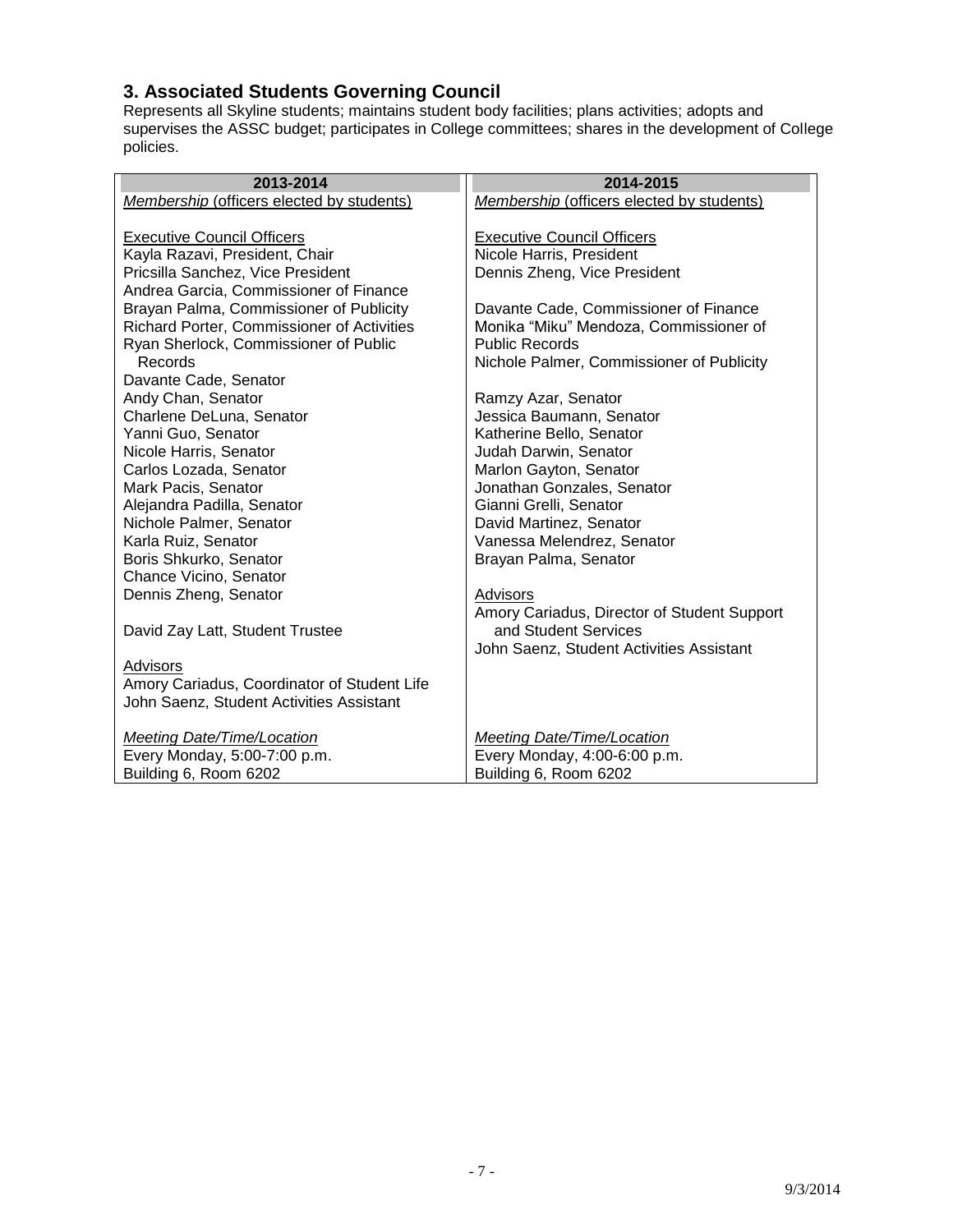### <span id="page-7-0"></span>**3a. Student Organizations and Clubs Council**

This group meets to share information about the events and programs that they sponsor on campus. They also share information about volunteer projects, student outreach and how to recruit new members.

| 2013-2014                                           | 2014-2015                                           |
|-----------------------------------------------------|-----------------------------------------------------|
| Membership (one representative from each            | Membership (one representative from each            |
| student organization and club on campus)            | student organization and club on campus)            |
| Amory Cariadus, Advisor                             | Amory Cariadus, Advisor                             |
| John Saenz, Advisor                                 | John Saenz, Advisor                                 |
| List of current clubs is available at               | List of current clubs is available at               |
| http://www.skylinecollege.edu/centerforstudentlife/ | http://www.skylinecollege.edu/centerforstudentlife/ |
| clubs.php or at the Center for Student Life and     | clubs.php or at the Center for Student Life and     |
| Leadership Development, Room 6212.                  | Leadership Development, Room 6212.                  |
| Meeting Date/Time/Place:                            | Meeting Date/Time/Place:                            |
| Wednesdays, 2:00-4:00 p.m.                          | First and Third Wednesday of the Month              |
| Building 6, Room 6212                               | 2:00 p.m.                                           |
|                                                     | Building 6, Room 6212                               |

#### <span id="page-7-1"></span>**4. Classified Senate**

Represents the needs, concerns and viewpoints of the classified staff with respect to the District Shared Governance Agreement, but excludes all matters related to collective bargaining. It is one of the constituent groups of Skyline College's shared governance organizational structure. The officers are elected by Classified Senate *Membership*.

| 2013-2014                                                                                    | 2014-2015                                                                                    |
|----------------------------------------------------------------------------------------------|----------------------------------------------------------------------------------------------|
| Membership (all classified employees at Skyline<br>College: CSEA, AFSCME and non-represented | Membership (all classified employees at Skyline<br>College: CSEA, AFSCME and non-represented |
| classified employees including classified                                                    | classified employees including classified                                                    |
| supervisors and management positions. All are                                                | supervisors and management positions. All are                                                |
| voting members and are encouraged to attend                                                  | voting members and are encouraged to attend                                                  |
| Classified Senate meetings).                                                                 | Classified Senate meetings).                                                                 |
| Linda Allen, President                                                                       | Alana Utsumi, President                                                                      |
| Pat Tyler, Vice President                                                                    | Michele Haggar, Vice President                                                               |
| Nancy Lam, Secretary                                                                         | Linda Herda, Secretary                                                                       |
| Barbara Lamson, Treasurer                                                                    | Barbara Lamson, Treasurer                                                                    |
| Barbara Daley, Historian                                                                     | Barbara Daley, Historian                                                                     |
| Kennya Ruiz, Parliamentarian                                                                 | Kennya Ruiz, Parliamentarian                                                                 |
|                                                                                              |                                                                                              |
| Meeting Date/Time/Location                                                                   | Meeting Date/Time/Location<br>1 <sup>st</sup> Thursday                                       |
| 1 <sup>st</sup> Thursday<br>12:00 p.m.                                                       | 12:00 p.m.                                                                                   |
| Building 6, Room 6203                                                                        | Building 6, Room 6203                                                                        |
|                                                                                              |                                                                                              |

- 8 -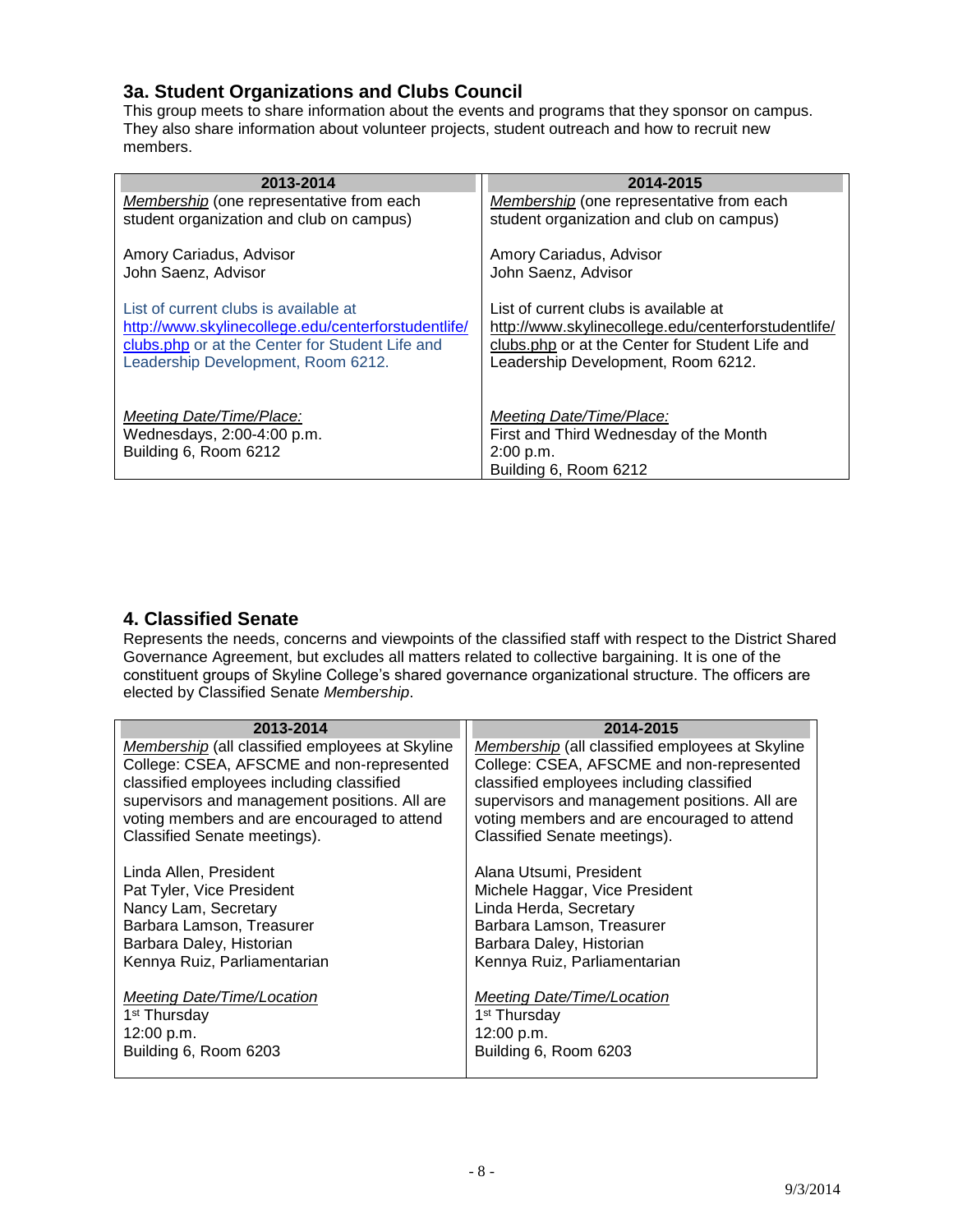# <span id="page-8-0"></span>**5. College Governance Council**

The College Council is the primary planning and policy formulation group for the College, thereby establishing the charges to other units and committees in accomplishing specific tasks including, but not limited to, the following areas: budget, programs, student equity, accreditation, and program review. The Council is responsible for reviewing the progress and accomplishments of the units and committees. The Council serves as the umbrella shared governance committee for the College and is a major participant in decision making for the College.

| 2013-2014                                       | 2014-2015                                       |
|-------------------------------------------------|-------------------------------------------------|
| <b>Membership (College President and Vice</b>   | <b>Membership (College President and Vice</b>   |
| Presidents, Academic Senate President and       | Presidents, Academic Senate President and       |
| Vice President, Classified Senate President and | Vice President, Classified Senate President and |
| Vice President, Associated Students President   | Vice President, Associated Students President   |
| and Vice President)                             | and Vice President)                             |
| Regina Stanback Stroud, President, Chair        | Regina Stanback Stroud, President, Chair        |
| Joi Blake, VP of Student Services               | Joi Blake, VP of Student Services               |
| Eloisa Briones, VP of Administrative Services   | Eloisa Briones, VP of Administrative Services   |
| Sarah Perkins, VP of Instruction                | Kate Browne, President of Academic Senate       |
| Leigh Anne Shaw, President, Academic Senate     | Stephen Fredericks, Vice President, Academic    |
| Kate Browne, VP of Academic Senate              | Senate                                          |
| Linda Allen, President, Classified Senate       | Michele Haggar, Vice President, Classified      |
| Pat Tyler, VP of Classified Senate              | Senate                                          |
| Kayla Razavi, ASSC President                    | Nicole Harris, President, ASSC                  |
| Pricsilla Sanchez, ASSC Vice President          | Sarah Perkins, VP of Instruction                |
|                                                 | Alana Utsumi, President, Classified Senate      |
|                                                 | Dennis Zheng, Vice President, ASSC              |
| <b>Meeting Date/Time/Place</b>                  |                                                 |
| Fourth Wednesday                                | <b>Meeting Date/Time/Place</b>                  |
| $2:10 - 4:00$ p.m.                              | Fourth Wednesday                                |
| Building 4, Room 4343                           | $2:10 - 4:00$ p.m.                              |
|                                                 | Building 4, Room 4343                           |
|                                                 |                                                 |

#### <span id="page-8-1"></span>**6. Full Time Equivalent Faculty Allocation Committee**

The FTEFAC is charged with developing and recommending to the Academic Senate for endorsement and to the College President for approval, a prioritized list of strategic allocations of Full Time Equivalent Faculty *(*FTEF) in order for the college to meet its mission of serving the educational needs of the community.

| 2013-2014                                  | 2014-2015                                  |
|--------------------------------------------|--------------------------------------------|
| Membership                                 | Membership                                 |
| Sarah Perkins, VP Instruction, Chair       | Sarah Perkins, VP Instruction, Chair       |
| Ray Hernandez, Dean SMT                    | Nina Floro, Language Arts                  |
| Sita Motipara, Business                    | Mary Gutierrez, Dean Language Arts         |
| Dino Nomicos, Kinesiology/Athletics/Dance  | Sita Motipara, BEPP                        |
| Virginia Padron, Counseling                | Dino Nomicos, Kinesiology/Athletics/Dance  |
| Masao Suzuki, Social Science/Creative Arts | Masao Suzuki, Social Science/Creative Arts |
| Phyllis Taylor, Language Arts              | Tadashi Tsuchida, Science/Math/Technology  |
| Tadashi Tsuchida, Science/Math/Technology  |                                            |
|                                            | Counseling, Awaiting Appointment           |
|                                            |                                            |
| Eloisa Briones, VP Administrative Services | Eloisa Briones, VP Administrative Services |
| (Resource)                                 | (Resource)                                 |
|                                            |                                            |
| Meeting Date/Time/Place                    | Meeting Date/Time/Place                    |
| As needed                                  | As needed                                  |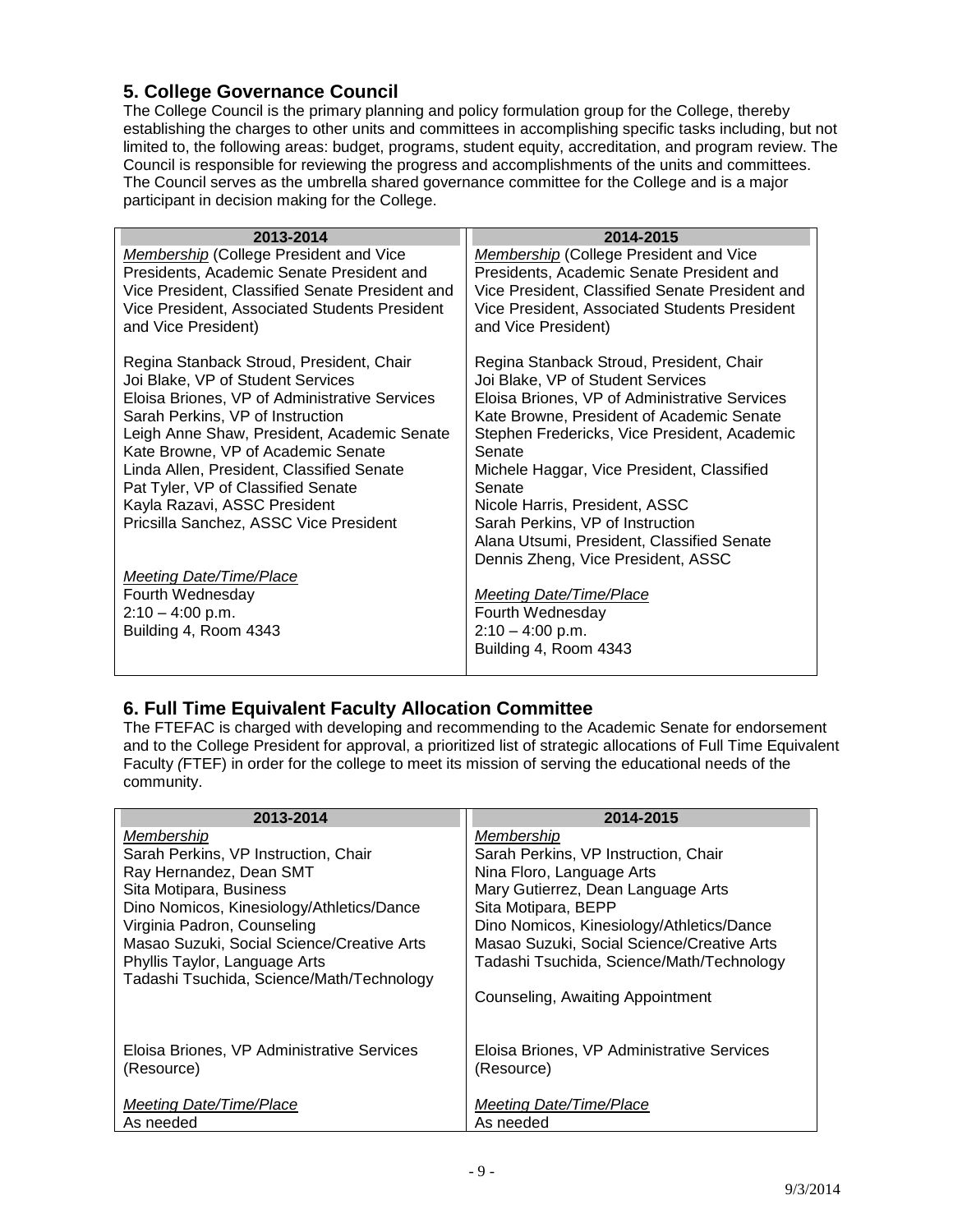#### <span id="page-9-0"></span>**7. Health and Safety Committee**

The Health and Safety Committee promotes a healthful and safe environment for staff and students, educating and training personnel in safe work practice. The committee conducts safety inspections and recommends corrective action to the College. The Committee is charged under CSEA contract (article 13. 13.6) to meet at least quarterly. A district Safety Management Committee will meet at least twice each fiscal year. The committee is to include two representatives appointed by CSEA.

| 2013-2014                                  | 2014-2015                                   |
|--------------------------------------------|---------------------------------------------|
| Membership                                 | Membership                                  |
| Rob Dean, Chief Public Safety, Co-Chair    | Rob Dean, Chief Public Safety, Co-Chair     |
| John Mosby, Enrollment Services, Co-Chair  | Amory Cariadus, Director of Student Support |
|                                            | and Student Services, Co-Chair              |
| Jeff Acidera, Counseling                   |                                             |
| ljaz Ahmed, SMT Rep                        | Jeff Acidera, Counseling                    |
| Sharon Bartels, Health Services            | ljaz Ahmed, SMT Rep                         |
| Joi Blake, VP Student Services             | Kevin Chak, Bookstore                       |
| Kevin Chak, Bookstore                      | Cherie Colin, Marketing, PIO                |
| Andy Chan, ASSC                            | Judith Crawford, SMT                        |
| <b>Brian Daniel, SMT</b>                   | <b>Brian Daniel, SMT</b>                    |
| John Doctor, Facilities Operations Manager | John Doctor, Facilities Operations Manager  |
| Donna Elliott, Health Center               | Donna Elliott, Health Center                |
| Alice Erskine, Science/Math/Technology     | Alice Erskine, Science/Math/Technology      |
| Golda Margate, VP Student Services         | Bruce Greenstein, Science/Math/Technology   |
| Sandra Hatzistratis, P.E./Athletics        | Sandra Hatzistratis, P.E./Athletics         |
| Fermin Irigoyen, Language Arts             | Fermin Irigoyen, Language Arts              |
| Kylin Johnson, SMT Rep                     | Kylin Johnson, SMT Rep                      |
| Nancy Lam, Business                        | Nancy Lam, BEPP                             |
| Johannes Masare, SS/CA Rep                 | Golda Margate, VP Student Services          |
| Melissa Michelitsch, SMT Rep               | Joe Morello, Dean, P.E./Athletics           |
| Joe Morello, Dean, P.E./Athletics          | Brayan Palma, ASSC                          |
| Cherie Napier, Marketing, PIO              | Lori Slicton, Social Sciences/Creative Arts |
| Alejandra Padilla, ASSC Rep                | Tina Watts, BEPP                            |
| Tina Watts, Business Rep                   |                                             |
|                                            | <b>Meeting Date/Time/Place</b>              |
| <b>Meeting Date/Time/Place</b>             | <b>Third Tuesday</b>                        |
| <b>Third Tuesday</b>                       | $1:00 - 3:00$ p.m.                          |
| $1:00 - 3:00$ p.m.                         | Location to be determined                   |
| Location to be determined                  |                                             |
|                                            |                                             |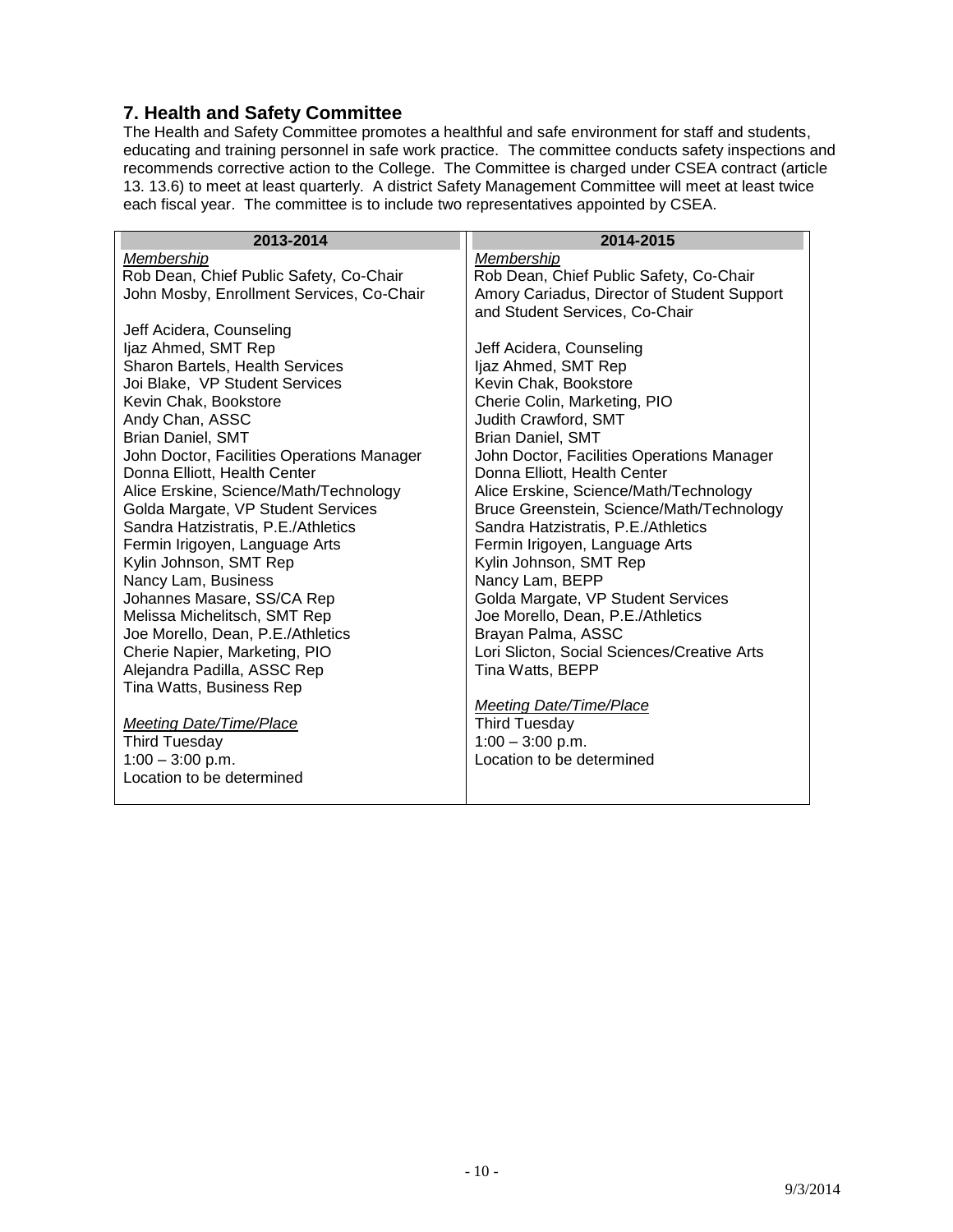# <span id="page-10-0"></span>**8. Professional Development Committee**

Evaluates and makes recommendations for funding faculty proposals for long-term and short-term professional development projects.

| 2013-2014                                                                                             | 2014-2015                                                                                             |
|-------------------------------------------------------------------------------------------------------|-------------------------------------------------------------------------------------------------------|
| Membership<br>(The Professional Development Committee on<br>each campus shall consist of three AFT    | Membership<br>(The Professional Development Committee on<br>each campus shall consist of three AFT    |
| appointed faculty members, one Academic<br>Senate appointed representative and two<br>administrators) | appointed faculty members, one Academic<br>Senate appointed representative and two<br>administrators) |
| Rick Hough, Science/Math/Technology, Chair<br>Laurie Biagi, Business Rep                              | Rick Hough, Science/Math/Technology, Chair<br>Laurie Biagi, BEPP Rep                                  |
| Don Carlson, Business                                                                                 | Ray Hernandez, Dean, SMT                                                                              |
| Joyce Lee, Counseling                                                                                 | Melissa Matthews, Counseling                                                                          |
| Joe Morello, P.E./Athletics/Dance                                                                     | Rob Williams, Language Arts                                                                           |
| Claire Muller-Mosley, Business                                                                        |                                                                                                       |
| Phyllis Taylor, Language Arts/Learning                                                                |                                                                                                       |
| Resources                                                                                             | Meeting Date/Time/Place<br>Meetings held as needed                                                    |
| Meeting Date/Time/Place                                                                               |                                                                                                       |
| Meetings held as needed                                                                               |                                                                                                       |
|                                                                                                       |                                                                                                       |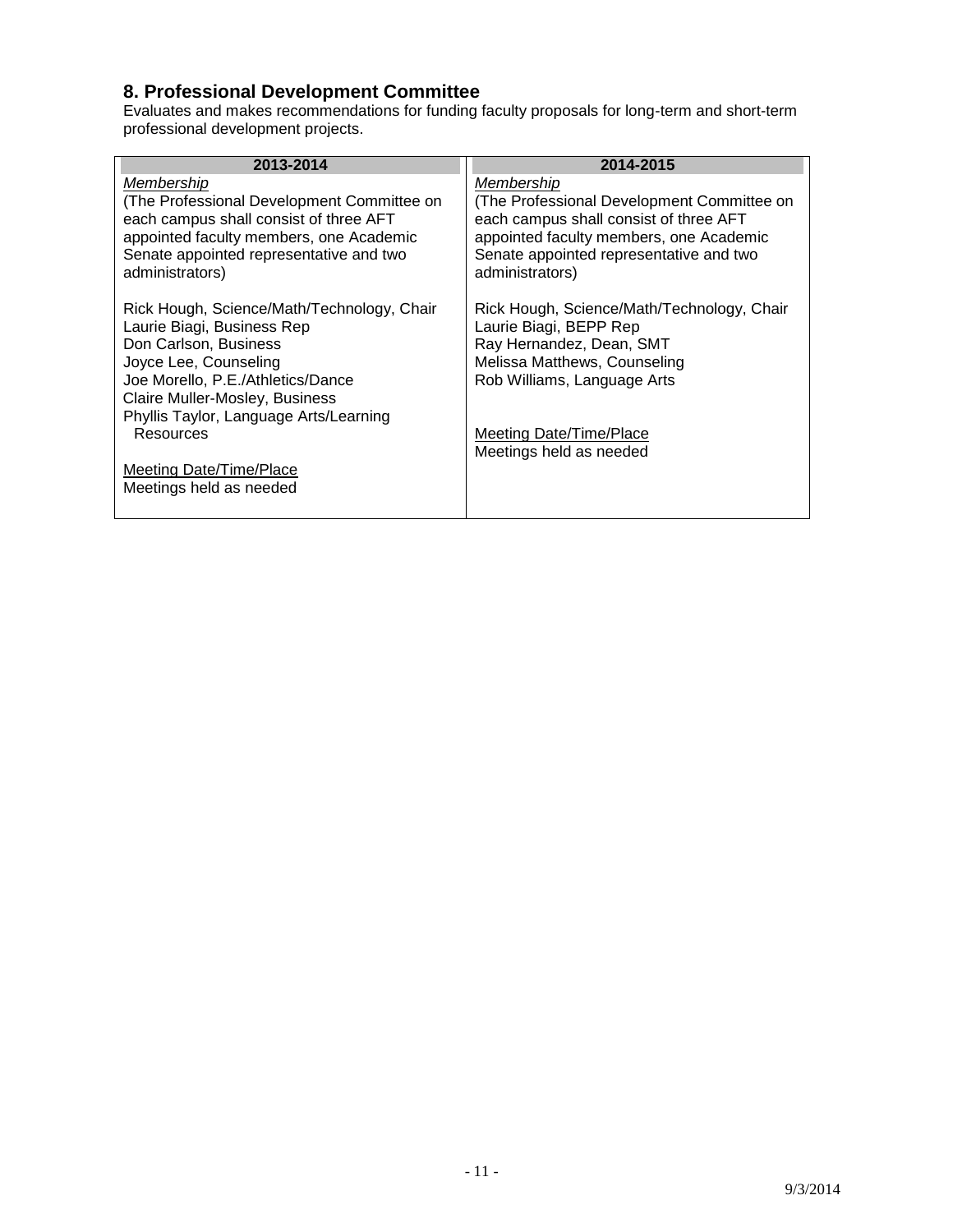#### <span id="page-11-0"></span>**9. Professional Enrichment and Development Advisory Committee (PEDAC)**

PEDAC is charged with serving as an overarching professional development committee to (a) assess professional enrichment and development needs for all categories of staff consistent with Skyline College's mission and based on identified teaching, learning and service needs; (b) make recommendations regarding an institutional professional development plan that meets the need of all personnel; (c) develop a systematic evaluation process for professional development programs that includes all classifications of employee and all professional development related activities; (d) recommending flex calendar activities in response to assessed needs; and (e) recommending funding for submitted proposals for professional development resourced by new state professional development funds; (f) establish a one-stop professional development information resource center. PEDAC should meet 2-4 times per year and be comprised of:

| 2013-2014                                    | 2014-2015                                    |
|----------------------------------------------|----------------------------------------------|
| Membership                                   | Membership                                   |
| Nina Floro, Chair, College Faculty/Staff     | Nina Floro, Chair, College Faculty/Staff     |
| Professional Development Coordinator         | Professional Development Coordinator         |
| Donna Bestock, Administrative Development    | Rachel Bell, Language Arts                   |
| Representative                               | Laurie Biagi, designee of the Professional   |
| Laurie Biagi, designee of the Professional   | <b>Development Committee</b>                 |
| <b>Development Committee</b>                 | Zachary Bruno, Chair of the Professional     |
| Zachary Bruno, Chair of the Professional     | <b>Personnel Committee</b>                   |
| <b>Personnel Committee</b>                   | Barbara Daley, Classified Senate Rep         |
| Andy Chan, ASSC Rep                          | Tom Hewitt, Administrative Development       |
| Barbara Daley, Classified Senate Rep         | Representative                               |
| Melissa Komadina, Academic Senate            | Miku Mendoza, ASSC                           |
| Representative                               | Sherrie Prasad, College Liaison for District |
| Sherrie Prasad, College Liaison for District | <b>Classified Professional Development</b>   |
| <b>Classified Professional Development</b>   |                                              |
| Karla Ruiz, ASSC Rep                         | Melissa Komadina, Academic Senate            |
| Phyllis Taylor, Language Arts                | Representative                               |
|                                              |                                              |
| Vacant, ASSC                                 |                                              |
|                                              | <b>Meeting Date/Time/Place</b>               |
| <b>Meeting Date/Time/Place</b>               | Meets 2-4 times per year - TBA               |
| Meets 2-4 times per year - TBA               |                                              |
|                                              |                                              |
|                                              |                                              |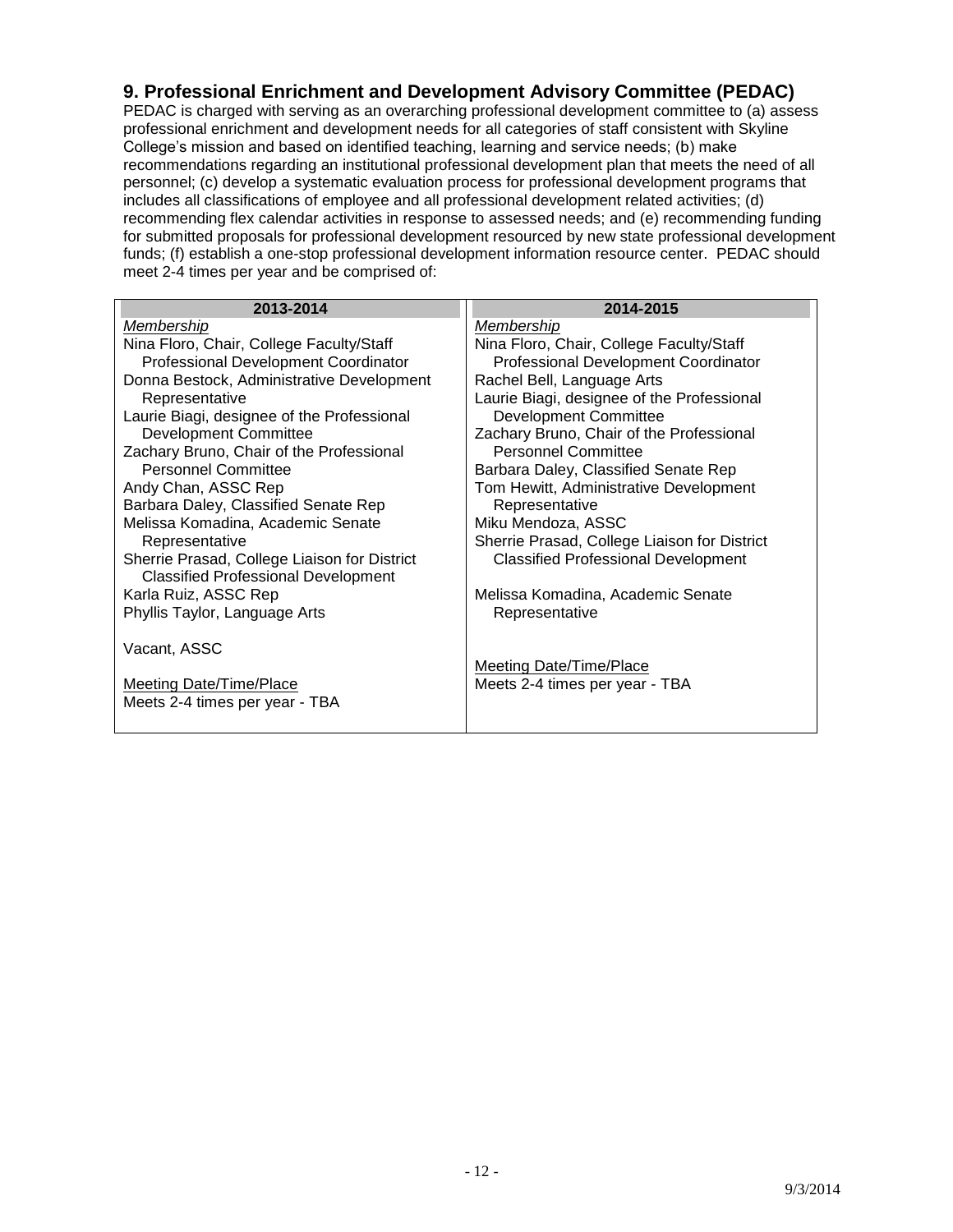#### <span id="page-12-0"></span>**10. SEEED/Student Equity Committees**

Beginning with the 2010-11 academic year, the SEEED and Student Equity Committees will be combined. The committee charge is undergoing revision.

| 2013-2014                                                            | 2014-2015                                                          |
|----------------------------------------------------------------------|--------------------------------------------------------------------|
| Membership (members appointed by                                     | Membership (members appointed by                                   |
| constituent groups)                                                  | constituent groups)                                                |
|                                                                      |                                                                    |
| David Hasson, Faculty Rep from Basic Skills,                         | David Hasson, Faculty Rep from Basic Skills,                       |
| Co-Chair                                                             | Co-Chair                                                           |
|                                                                      |                                                                    |
| Joi Blake, VP of Student Services                                    | Amory Cariadus, Director of Student Support                        |
| Amory Cariadus, Coordinator, Student                                 | and Student Services                                               |
| <b>Activities</b>                                                    | Arash Daneshzadeh, Director, TRiO                                  |
| Ryan (Daryan) Chan, Adjunct Counselor                                | Angélica Garcia, Dean of Counseling                                |
| John Chavez, Science/ Math/Technology                                | Jonathan Gonzales, ASSC                                            |
| faculty rep                                                          | Gianni Grelli, ASSC                                                |
| Serena Chu, Language Arts                                            | Raymond Jones, Director, Middle College                            |
| Nohel Corral, Director, Learning Center                              | Jessica Lopez, TRIO Counselor                                      |
| Andy Davis, Assessment Coordinator                                   | Melissa Matthews, Counseling/DSPS and                              |
| Nina Floro, Language Arts faculty rep                                | SEEED rep                                                          |
| Katie Galvin, Research Analyst                                       | David Reed, Director, Learning Center                              |
| Mary Gutierrez, Dean Language Arts                                   | Richard Soyombo, Dean, Global Learning                             |
| Katharine Harer, Language Arts                                       | <b>Division</b>                                                    |
| Nathan Jones, Language Arts                                          | Pat Tyler, Classified/SMT Rep                                      |
| Lucia Lachmayr, Language Arts                                        | Phillip Williams, SMT Rep                                          |
| Jessica Lopez, TRIO Counselor                                        | William Watson, Director, SparkPoint                               |
| Melissa Matthews, Counseling/DSPS and                                | Lavinia Zanassi, Counseling and Transfer rep                       |
| SEEED rep                                                            |                                                                    |
| John Mosby, Dean, Enrollment Services                                |                                                                    |
| Cherie Napier, Marketing, Communications,<br><b>Public Relations</b> | Serena Chu, Language Arts<br>Nina Floro, Language Arts faculty rep |
| Sarah Perkins, VP of Instruction                                     | Nathan Jones, Language Arts                                        |
| Sherrie Prasad, Classified rep                                       | Lucia Lachmayr, Language Arts                                      |
| Karla Ruiz, ASSC Rep                                                 | Sherrie Prasad, Classified rep                                     |
| Regina Stanback Stroud, President                                    | Jocelyn Vila, Outreach representative                              |
| Pat Tyler, Classified/SMT Rep                                        |                                                                    |
| David Ulate, PRIE                                                    | Kinesiology/Athletics/Dance, Awaiting                              |
| Jocelyn Vila, Outreach representative                                | Appointment                                                        |
| Lavinia Zanassi, Counseling and Transfer rep                         |                                                                    |
|                                                                      |                                                                    |
| Kinesiology/Athletics/ Dance faculty rep Open                        | <b>Meeting Date/Time/Place:</b>                                    |
|                                                                      | 4 <sup>th</sup> Tuesday                                            |
| Meeting Date/Time/Place:                                             | $2:10 - 4:00$ p.m.                                                 |
| 4 <sup>th</sup> Tuesday                                              | Building 6, Room 6203                                              |
| $2:10 - 4:00$ p.m.                                                   |                                                                    |
| Building 6, Room 6203                                                |                                                                    |
|                                                                      |                                                                    |
|                                                                      |                                                                    |

9/3/2014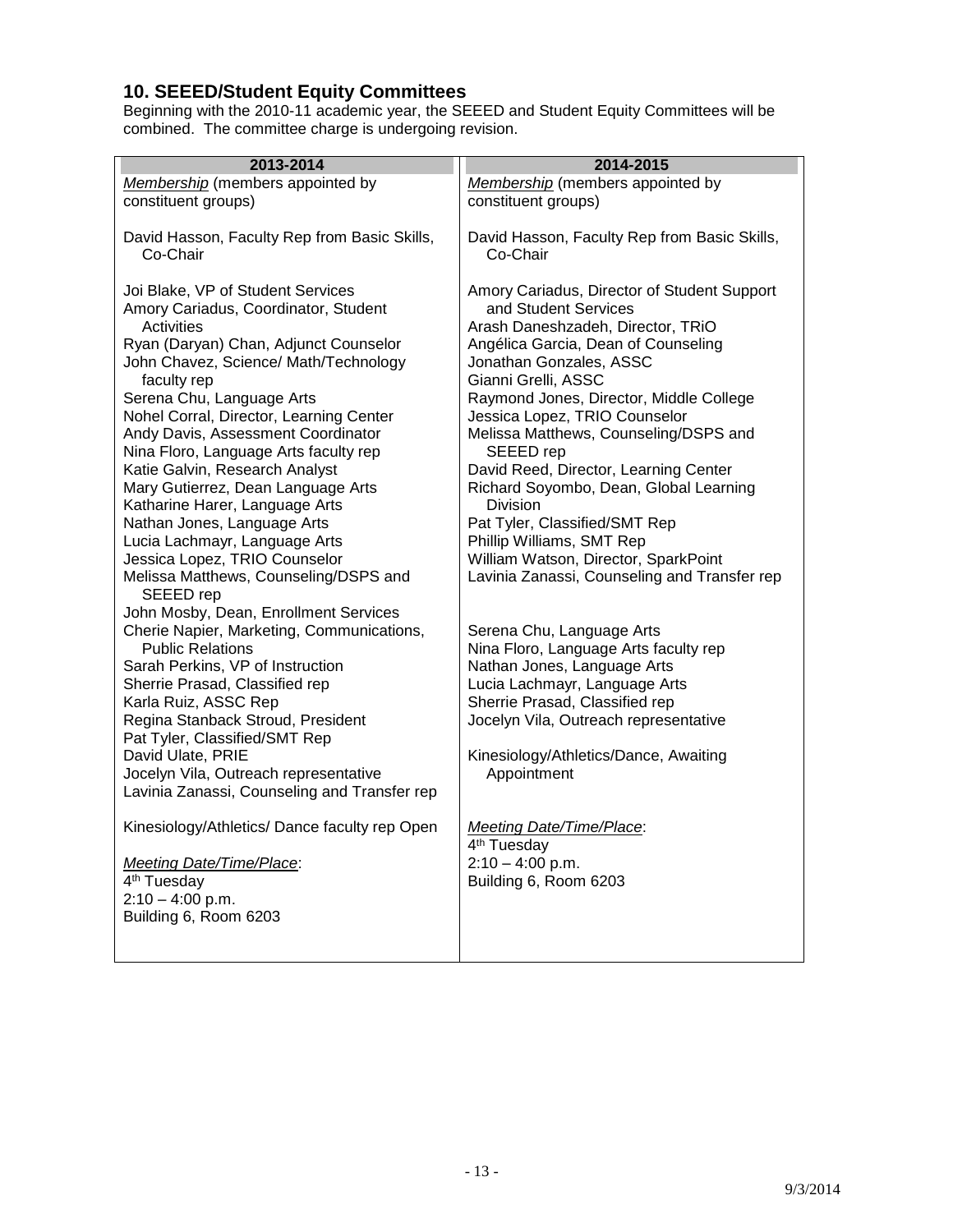#### <span id="page-13-0"></span>**11. Strategic Planning and Resource Allocation Committee**

The Skyline College Strategic Planning and Resource Allocation Committee will coordinate, integrate and communicate college-wide planning and budgeting. This committee will make integrated planning and budget recommendations to the College Governance Council.

| 2013-2014                                                                                                                 | 2014-2015                                                                                                                                                                                                                                                                                                                                                                                                                                                                                                                                                                                                                                                                                                                                                                                                                                              |
|---------------------------------------------------------------------------------------------------------------------------|--------------------------------------------------------------------------------------------------------------------------------------------------------------------------------------------------------------------------------------------------------------------------------------------------------------------------------------------------------------------------------------------------------------------------------------------------------------------------------------------------------------------------------------------------------------------------------------------------------------------------------------------------------------------------------------------------------------------------------------------------------------------------------------------------------------------------------------------------------|
| Merged PBC did not exist – recommendation to<br>merge IPC and CBC to promote the integration<br>of planning and budgeting | <b>Membership Members of the College Budget</b><br>Committee (CBC) include the following: the<br>Vice Presidents of the College, the Dean of<br>PRIE, one dean from instruction, and one dean<br>from student services, appointed by the<br>President, the Academic Senate President, two<br>faculty members from each college division<br>including student services, appointed by the<br>Academic Senate, three classified staff<br>appointed by the Classified Senate, 2 students<br>appointed by the ASSC.<br>Eloisa Briones, VP Administrative Services,<br>Co-Chair<br>Kate Browne, Academic Senate President, Co-<br>Chair<br>Aaron McVean, Dean, Planning, Research and<br>Institutional Effectiveness, Co-Chair (Planning)                                                                                                                    |
|                                                                                                                           | Wissem Bennani, College ISP Manager<br>Joi Blake, VP of Student Services<br>Eric Brenner, Academic Support and Learning<br>Technology<br>Davante Cade, ASSC<br>Carla Campillo, Counseling<br><b>Rick Escalambre, Business</b><br>Kathleen Feinblum, Language Arts<br>Mike Fitzgerald, Kinesiology/Athletics/Dance<br>Kathy Fitzpatrick, Classified Rep<br>Angélica Garcia, Dean of Counseling<br>Chris Gibson, Language Arts<br>Mary Gutierrez, Dean Language Arts<br>Michelle Hawkins, Social Sciences/Creative<br>Arts<br>Barbara Lamson, Classified representative<br>Evan Leach, Science/Math/Technology<br>Dino Nomicos, Kinesiology/Athletics/Dance<br>Sarah Perkins, VP of Instruction<br>Jesse Raskin, Social Science/Creative Arts<br>Linda Whitten, Business rep<br>Soodi Zamani, Science/Math/Technology<br>Nina Floro, AFT Rep, ex officio |
|                                                                                                                           | <b>Meeting Date/Time/Place</b><br>Second and Last Thursday<br>$2:10 - 4:00$ p.m.<br>Building 6, Room 6203                                                                                                                                                                                                                                                                                                                                                                                                                                                                                                                                                                                                                                                                                                                                              |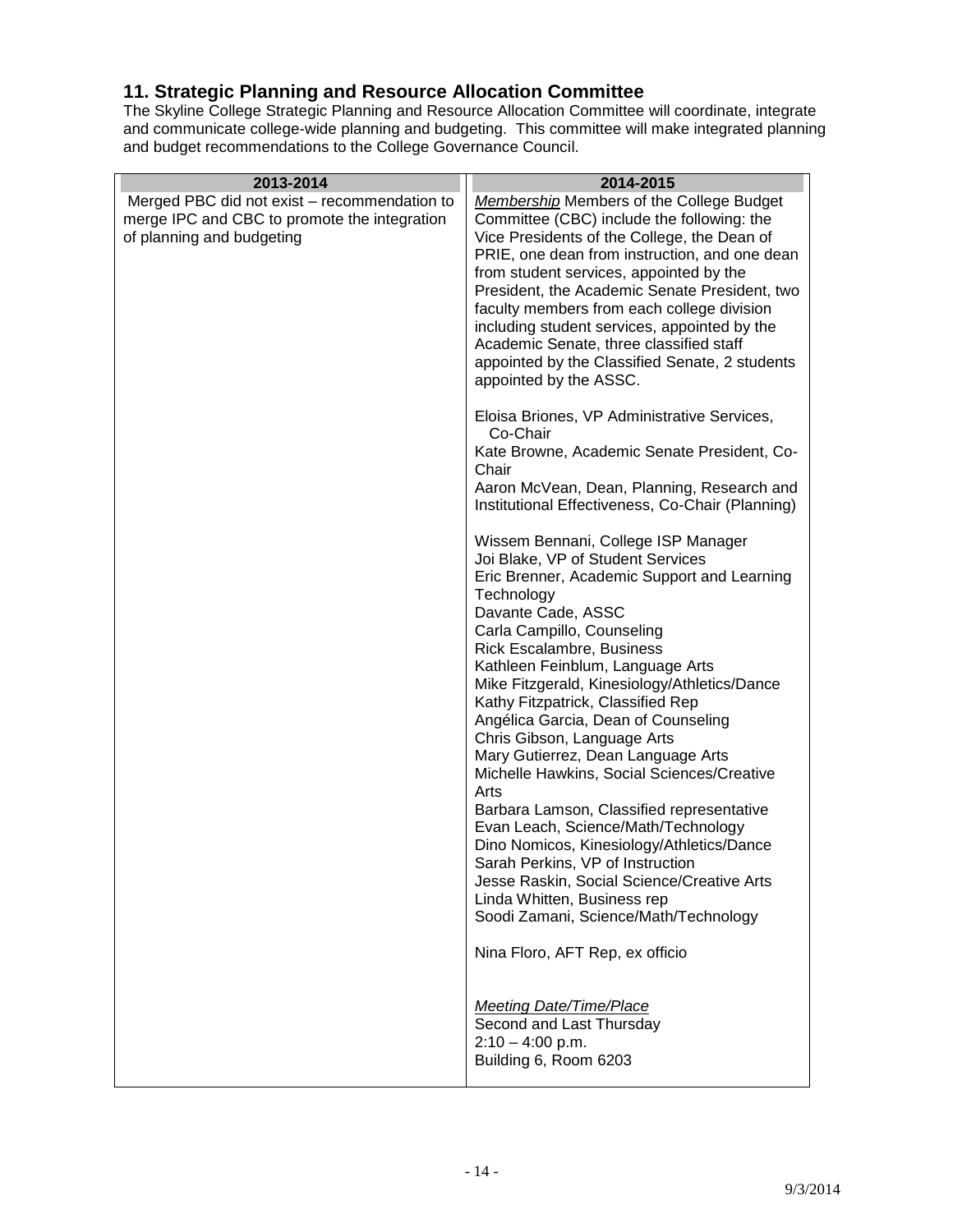# <span id="page-14-0"></span>**12. Technology Advisory Committee**

Serves as a viable forum through which faculty, staff and administrators discuss, plan and implement ideas and strategies that will best utilize advances in technology to enhance instruction, student support services and administrative services as the College moves into the 21st century.

| 2013-2014                                                     | 2014-2015                                                                                 |
|---------------------------------------------------------------|-------------------------------------------------------------------------------------------|
| Membership (interested faculty, staff and                     | Membership (interested faculty, staff and                                                 |
| administrators)                                               | administrators)                                                                           |
|                                                               |                                                                                           |
| Tom Broxholm, Business rep                                    | Tom Broxholm, BEPP rep                                                                    |
| Alma Cervantes, Business faculty rep                          | Shari Bookstaff, Science/Math/Technology                                                  |
| Kevin Chak, Bookstore                                         | Paul Bridenbaugh, Social Sciences/Creative                                                |
| <b>Bridget Fischer, Social Science/Creative Arts</b>          | Arts                                                                                      |
| faculty rep                                                   | Kevin Chak, Bookstore                                                                     |
| Rich Golz, District rep                                       | Ray Hernandez, Dean of Science/Math/                                                      |
| Nicole Harris, ASSC Rep                                       | Technology                                                                                |
| David Hasson, SMT Rep<br>Ray Hernandez, Dean of Science/Math/ | Judith Lariviere, Counseling, Student Services<br>Cindy Moss, Science/Math/Technology rep |
| Technology                                                    | Garry Nicol, Language Arts faculty rep                                                    |
| Judith Lariviere, Counseling, Student Services                | Guillermo Ortiz, BEPP Rep                                                                 |
| John Mosby, Dean of Enrollment Services                       | Jonathan Paver, Dean of Academic Support                                                  |
| Cindy Moss, Science/Math/Technology rep                       | and Learning Technology                                                                   |
| Garry Nicol, Language Arts faculty rep                        | Chris Weidman, Classified rep                                                             |
| Jude Navari, SS/CA Rep                                        |                                                                                           |
| Sarah Perkins, Vice President, Instruction                    | Rich Golz, District rep                                                                   |
| Jim Petromilli, District rep                                  | Hellen Zhang, Business Rep                                                                |
| Chris Weidman, Classified rep                                 | ASSC, Awaiting Appointment                                                                |
| Hellen Zhang, Business Rep                                    |                                                                                           |
|                                                               |                                                                                           |
|                                                               | <b>Meeting Date/Time/Place:</b>                                                           |
| Meeting Date/Time/Place:                                      | 1 <sup>st</sup> Tuesday at 1:30 p.m.                                                      |
| 1 <sup>st</sup> Tuesday at 1:30 p.m.                          | Location: Building 4, 3rd Floor, Room 4343                                                |
| Location: Building 4, 3rd Floor, Room 4343                    |                                                                                           |
|                                                               |                                                                                           |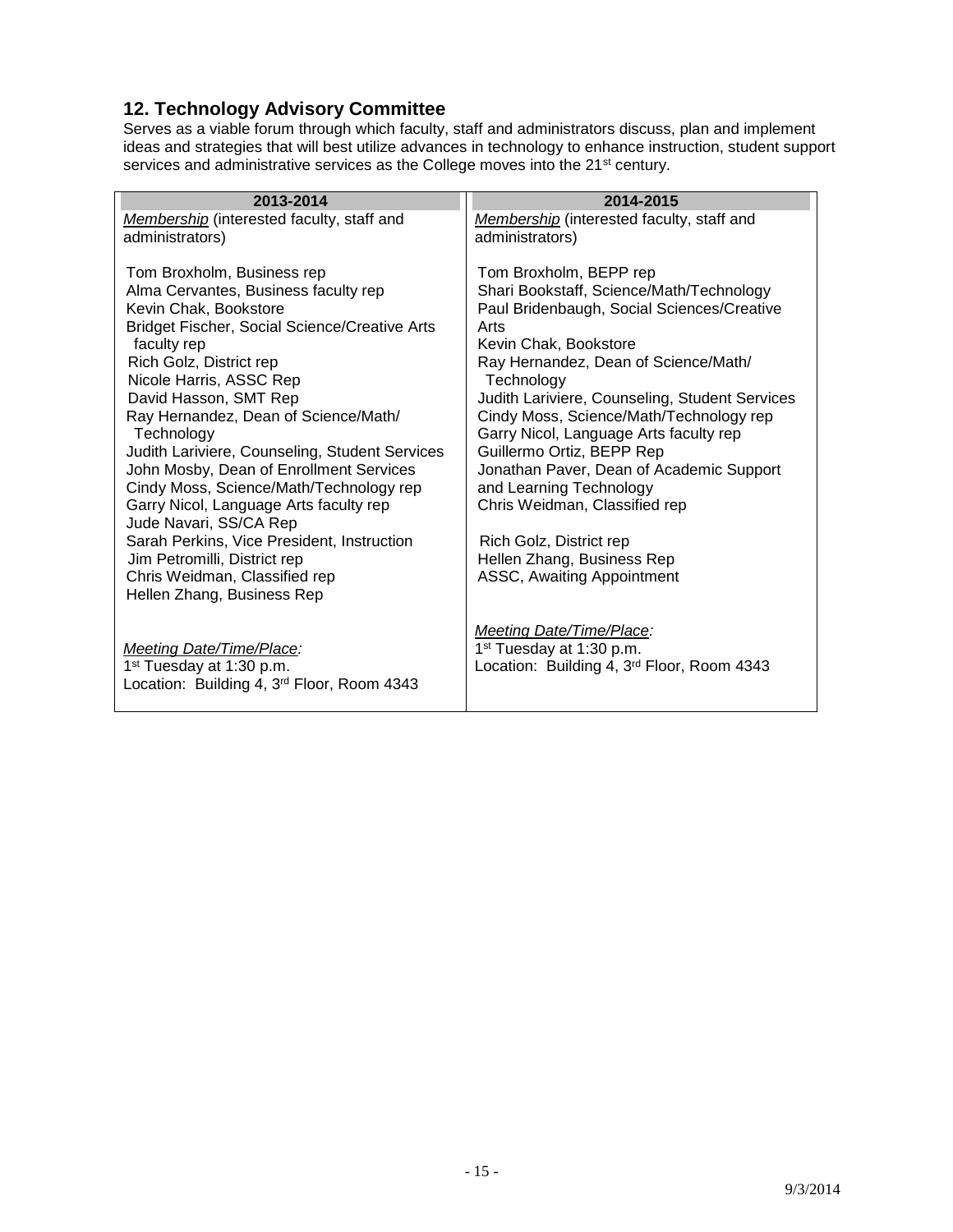# **TASK FORCES**

#### <span id="page-15-0"></span>**1. Art on Campus Committee**

The Art on Campus Committee is charged with developing and reviewing proposals for acquisition of art works for both indoor and outdoor display at Skyline College that are appropriate to the mission of the college, broadly interpreted, and express the college's commitment to access and respect for all, regardless of "level of preparation, socio-economic status, cultural, religious, or ethnic background, or disability." The committee will make recommendations to the College President. The committee shall consist of at least one representative each from administration, faculty, staff, and students. Members shall include representatives from the art department, the budget office and facilities. Members shall serve in staggered three-year terms (except student representatives) and may be reappointed.

| 2013-2014                                  | 2014-2015                                 |
|--------------------------------------------|-------------------------------------------|
| <i>Membership</i> (representatives from    | <i>Membership</i> (representatives from   |
| management, faculty, staff, and students)  | management, faculty, staff, and students) |
| Donna Bestock, Co-Chair, Management        | Andrea Vizenor, Co-Chair, Administration  |
| Paul Bridenbaugh, Co-Chair, Faculty        | Paul Bridenbaugh, Co-Chair, Faculty       |
| Eloisa Briones, VP Administrative Services | Ramzy Azar, ASSC Rep                      |
| Charlene DeLuna, ASSC Rep                  | <b>Bridget Fischer, Faculty</b>           |
| <b>Bridget Fischer, Faculty</b>            | Kathy Fitzpatrick, Classified             |
| Kathy Fitzpatrick, Classified              | Judy Lariviere, faculty                   |
| Katharine Harer, Language Arts             | Sue Lorenzo, Registrar                    |
| Judy Lariviere, faculty                    | Ellen Lowenstein, Faculty                 |
| Sue Lorenzo, Registrar                     | Justin Piergrossi, Faculty                |
| Ellen Lowenstein, Faculty                  | Tiffany Schmierer, Faculty                |
| Mark Pacis, ASSC Rep                       | Arthur Takayama, Faculty                  |
| Justin Piergrossi, Faculty                 |                                           |
| <b>Tiffany Schmierer, Faculty</b>          | Meeting Date/Time/Location                |
| Arthur Takayama, Faculty                   | To be Determined                          |
|                                            |                                           |
| Meeting Date/Time/Location                 |                                           |
| To be Determined                           |                                           |

# <span id="page-15-1"></span>**2. Faculty and Staff Giving Advisory Committee**

The Faculty and Staff Giving Advisory Committee is to partner with the San Mateo County Community College Foundation more closely to acknowledge, celebrate, and thereby further cultivate the culture of giving that is present at Skyline College. This also serves to attract the generosity of the external community.

| 2014-2015                               |  |
|-----------------------------------------|--|
| <b>Membership</b> (representatives from |  |
| management, faculty and students)       |  |
| Cherie Colin, Chair                     |  |
| ljaz Ahmed                              |  |
| Zack Bruno                              |  |
| <b>Amory Cariadus</b>                   |  |
| Luciana Castro                          |  |
| <b>Kathy Fitzpatrick</b>                |  |
| Rick Hough                              |  |
| Jessica Lopez                           |  |
| Melissa Matthews Gonzalez               |  |
| Aaron McVean                            |  |
| Alina Verona                            |  |
| Linda Whitten                           |  |
| Lavinia Zanassi                         |  |
| Stephani Scott, ex-officio              |  |
| Regina Stanback Stroud, ex-officio      |  |
| Meeting Date/Time/Location              |  |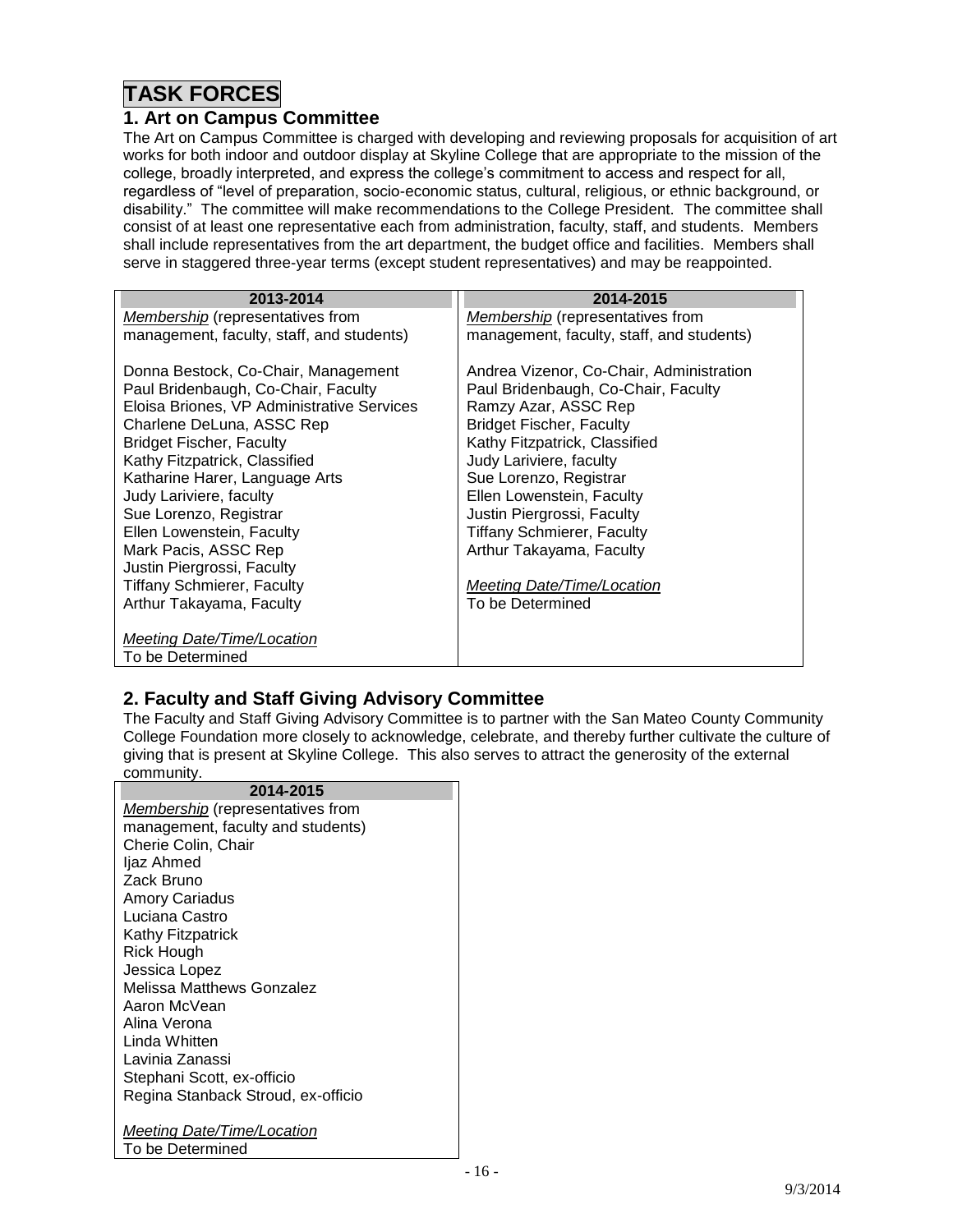#### <span id="page-16-0"></span>**3. Student Learning Outcomes Assessment Cycle (SLOAC) Steering Committee**

Consisting of primarily instructional faculty but also including administrators and student services faculty/staff, the SLOAC Steering Committee is charged with creating an infrastructure with which to implement the SLOAC initiative in a meaningful manner, and developing their own expertise by way of training and independent research in order to provide support for members of the campus community.

| 2013-2014                                           | 2014-2015                                                            |
|-----------------------------------------------------|----------------------------------------------------------------------|
| Membership (SLOAC Coordinator (.40                  | Membership (SLOAC Coordinator (.40                                   |
| reassigned time for a faculty member who            | reassigned time for a faculty member who                             |
| reports to the VP of Instruction); Dean of          | reports to the VP of Instruction); Dean of                           |
| Research, Planning and Institutional                | Research, Planning and Institutional                                 |
| Effectiveness; Curriculum Committee Chair;          | Effectiveness; Curriculum Committee Chair;                           |
| minimum of two representatives per division;        | minimum of two representatives per division; and                     |
| and one Administrator.                              | one Administrator.                                                   |
|                                                     |                                                                      |
| Karen Wong, SLOAC Chair, Language Arts              | Karen Wong, SLOAC Chair, Language Arts rep                           |
| rep                                                 |                                                                      |
|                                                     | Steve Aurilio, SS/CA Rep                                             |
| Linda Aldridge, Business Rep                        | Donna Bestock, Dean, Social Sciences-Creative                        |
| Steve Aurilio, SS/CA Rep                            | Arts                                                                 |
| Michael Bishow, Language Arts                       | Michael Bishow, Language Arts                                        |
| Tammy Calderon, Business Rep                        | Kristina Brower, BEPP                                                |
| Charlene DeLuna, ASSC Rep                           | Lorraine DeMello, Counseling                                         |
| Lorraine DeMello, Counseling                        | Alice Erskine Science/Math/Technology                                |
| Alice Erskine Science/Math/Technology               | Jacquie Escobar, Counseling                                          |
| Jacquie Escobar, Counseling                         | Jan Fosberg, KAD Rep.                                                |
| Jan Fosberg, KAD Rep.                               | Stephen Fredricks, Science/Math/Technology                           |
| Rick Hough, Science/Math/Technology                 | Angélica Garcia, Dean, Counseling                                    |
| Nick Kapp, Curriculum Committee Chair and           | Kim Jackson, BEPP                                                    |
| Science/Math/Technology rep                         | Nick Kapp, Curriculum Committee Chair and                            |
| Melissa Komadina, Counseling, Student               | Science/Math/Technology rep                                          |
| <b>Services</b>                                     | Lucia Lachmayr, Language Arts<br>Evan Leach, Science/Math/Technology |
| Lucia Lachmayr, Language Arts<br>Jude Navari, SS/CA | Nichole Palmer, ASSC                                                 |
| Regina Pelayo, Business                             | Sarita Santos, BEPP                                                  |
| Sarah Perkins, Vice President of Instruction,,      | Arthur Takayama, SS/CA Rep.                                          |
| Administrator                                       | Alana Utsumi, Classified Senate Rep                                  |
| Jesse Raskin, SS/CA Rep                             |                                                                      |
| Christine Roumbanis, Business                       |                                                                      |
| Sarita Santos, Business                             |                                                                      |
| Arthur Takayama, SS/CA Rep.                         | <b>Meeting Date/Time/Location</b>                                    |
| David Ulate, Interim Dean of Research,              | 4 <sup>th</sup> Mondays of the month                                 |
| Planning and Institutional Effectiveness            | $2:00 - 4:00$ p.m.                                                   |
| Alison Winston, Language Arts                       | Building 6, Room 6203                                                |
| Dennis Wolbers, Library and SS/CA Rep               |                                                                      |
|                                                     |                                                                      |
|                                                     |                                                                      |
|                                                     |                                                                      |
|                                                     |                                                                      |
| <b>Meeting Date/Time/Location</b>                   |                                                                      |
| 4 <sup>th</sup> Mondays of the month                |                                                                      |
| $2:00 - 4:00$ p.m.                                  |                                                                      |
| Building 6, Room 6203                               |                                                                      |
|                                                     |                                                                      |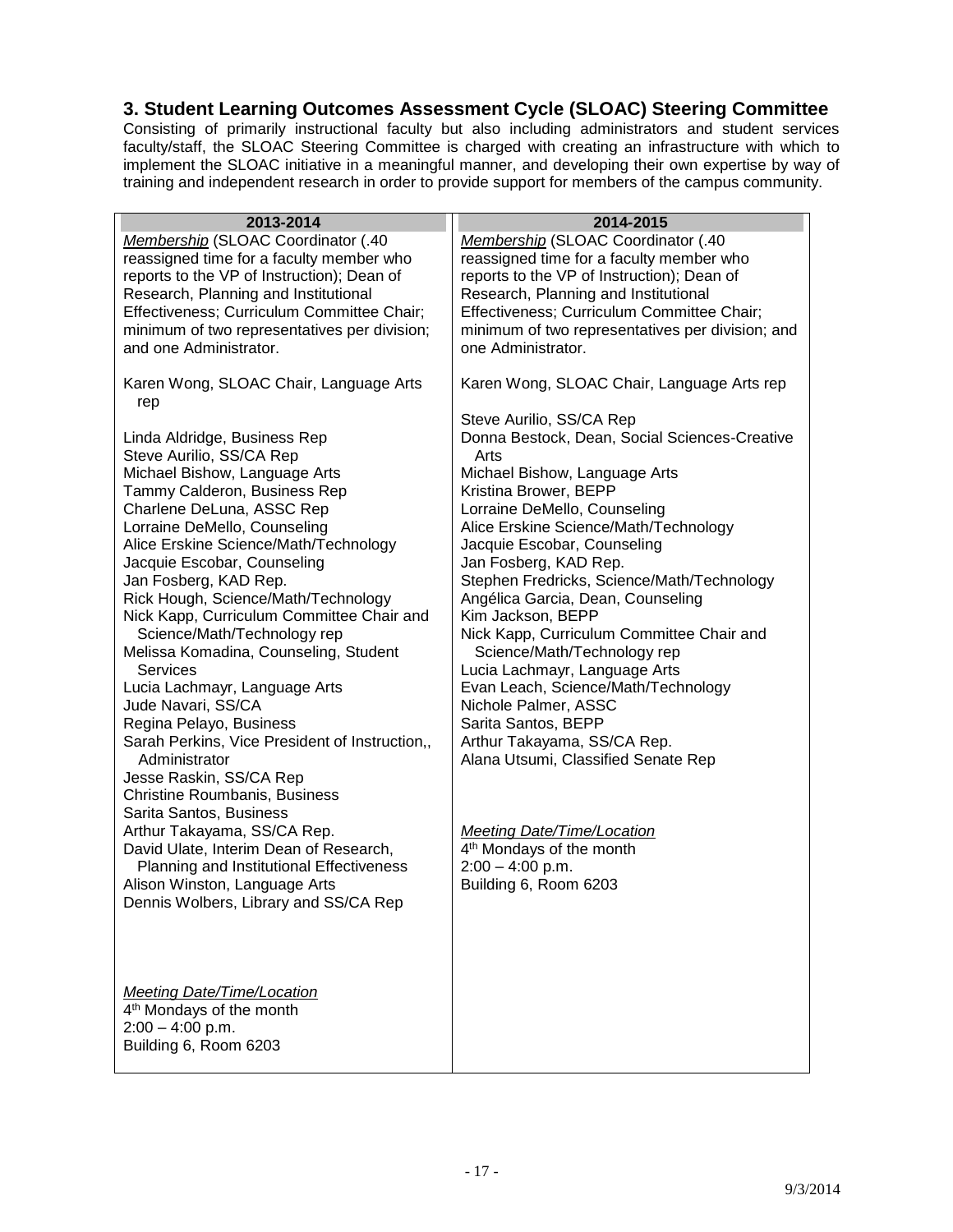# **OPERATIONAL WORK GROUPS**

#### <span id="page-17-0"></span>**1. Campus Auxiliary Services Advisory Committee**

Identifies concerns and makes recommendations regarding the cafeteria, bookstore, vending, and some facilities to the President or the Chancellor's Office. This is a college committee that interfaces with the District Auxiliary Services Advisory Committee (DASAC).

| 2013-2014                                                                                                                                                                                                                                                                                                                          | 2014-2015                                                                                                                                                                                                                                                |
|------------------------------------------------------------------------------------------------------------------------------------------------------------------------------------------------------------------------------------------------------------------------------------------------------------------------------------|----------------------------------------------------------------------------------------------------------------------------------------------------------------------------------------------------------------------------------------------------------|
| <b>Membership</b> (representatives from bookstore,                                                                                                                                                                                                                                                                                 | <b>Membership</b> (representatives from bookstore,                                                                                                                                                                                                       |
| cafeteria, Student Activities Office, Business                                                                                                                                                                                                                                                                                     | cafeteria, Student Activities Office, Business                                                                                                                                                                                                           |
| Services office, Student Services)                                                                                                                                                                                                                                                                                                 | Services office, Student Services)                                                                                                                                                                                                                       |
| Amory Cariadus, Student Activities<br>Coordinator, Chair<br>Joi Blake, Vice President Student Services<br>Eloisa Briones, VP Administrative Services<br>Kevin Chak, Bookstore<br>Andy Chan, ASSC Rep<br>Charlene DeLuna, ASSC Rep<br>Rick McMahon, Pacific Dining representative<br>Mark Pacis, ASSC Rep<br>Brayan Palma, ASSC Rep | Eloisa Briones, VP Administrative Services<br>Amory Cariadus, Director of Student Support<br>and Student Services<br>Ramzy Azar, ASSC<br>Kevin Chak, Bookstore<br>Jude Darwin, ASSC<br>Rick McMahon, Pacific Dining representative<br>Brayan Palma, ASSC |
| Meeting Date/Time/Location                                                                                                                                                                                                                                                                                                         | Meeting Date/Time/Location                                                                                                                                                                                                                               |
| Meetings held as needed                                                                                                                                                                                                                                                                                                            | Meetings held as needed                                                                                                                                                                                                                                  |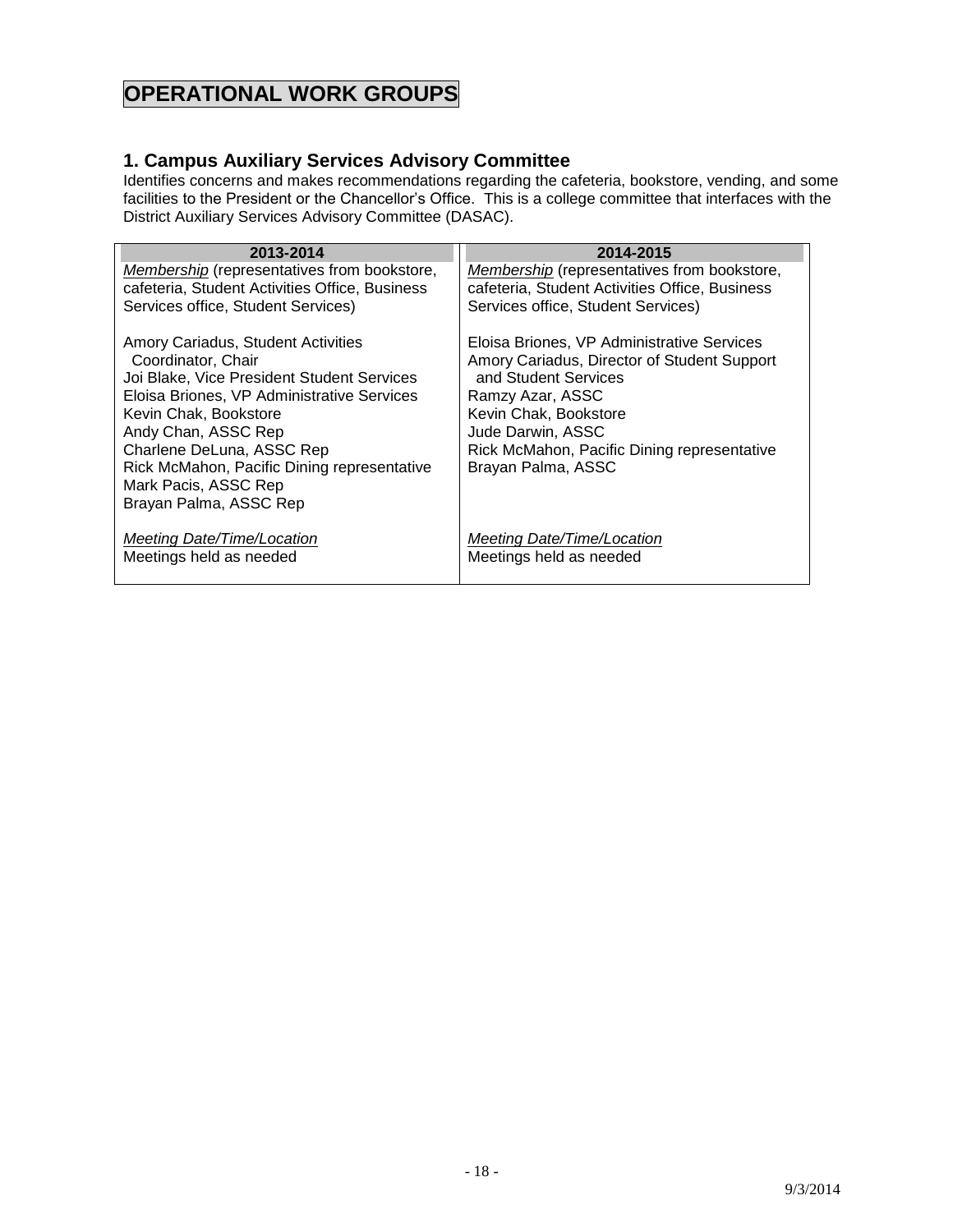# <span id="page-18-0"></span>**2. College Success Initiative (CSI) Coordinating Committee**

The role of this committee is to provide a venue to facilitate communication and currency among everyone involved in implementation of the Basic Skills Plan and between the instructional and student services components of the college. The group will seek to ensure that Skyline's Plan is integrated throughout the college. It will be responsible for overseeing the project as a whole and ensuring that the various efforts are well connected to each other, and well embedded in the college's structure. The committee will also identify any gaps that should be addressed. The committee will develop and maintain a calendar of activities to facilitate communication and coordination across the college.

| 2013-2014                                                                                                                                                                                                                                                                                                                                                                                                                                                                                                                                                                                                                                                                                                                                                                                                                                                                                                                                                                                                                                                                                                                                                                                                                                                                                                                                                                                                                       |                                                                                                                                                                                                                                                                                                                                                                                                                                                                                                                                                                                                                                                                                                                                                                                                                                                                                                                                                                                                                                                                                                                                                                                                                                                                                                                                                                 |
|---------------------------------------------------------------------------------------------------------------------------------------------------------------------------------------------------------------------------------------------------------------------------------------------------------------------------------------------------------------------------------------------------------------------------------------------------------------------------------------------------------------------------------------------------------------------------------------------------------------------------------------------------------------------------------------------------------------------------------------------------------------------------------------------------------------------------------------------------------------------------------------------------------------------------------------------------------------------------------------------------------------------------------------------------------------------------------------------------------------------------------------------------------------------------------------------------------------------------------------------------------------------------------------------------------------------------------------------------------------------------------------------------------------------------------|-----------------------------------------------------------------------------------------------------------------------------------------------------------------------------------------------------------------------------------------------------------------------------------------------------------------------------------------------------------------------------------------------------------------------------------------------------------------------------------------------------------------------------------------------------------------------------------------------------------------------------------------------------------------------------------------------------------------------------------------------------------------------------------------------------------------------------------------------------------------------------------------------------------------------------------------------------------------------------------------------------------------------------------------------------------------------------------------------------------------------------------------------------------------------------------------------------------------------------------------------------------------------------------------------------------------------------------------------------------------|
| Membership: The committee will be a broadly<br>constituted group representing all of the key<br>components of the project, and co-chaired by<br>the College Success Coordinator and a Vice<br>President. If the Coordinator is a classroom<br>instructor, the Co-Chair would be the Vice<br>President of Student Services. If the<br>Coordinator is a counselor or librarian, the Co-<br>Chair would be the Vice President of<br>Instruction. The members would include:<br>Nohel Corral, College Success Co-Coordinator,<br>Co-Chair<br>Chris Gibson, College Success Co-<br>Coordinator, Co-Chair<br>Younga Choi, SMT Rep<br>Jon Freedman, SMT Rep<br>Katie Galvin, Research Analyst<br>David Hasson, SMT Rep<br>Jon Freedman, Math faculty rep<br>Mary Gutierrez, Dean, Language Arts/<br><b>Learning Resources</b><br>David Hasson, Contextualized Curriculum<br>Ray Hernandez, Dean, Science/Math/<br>Technology<br>Melissa Komadina, OnCourse Coordinator<br>Lucia Lachmayr, Language Arts<br>Jessica Lopez, TRiO and Counseling rep<br>Virginia Padron, Career/Counseling<br>David Ulate, Interim Dean, Planning, Research<br>and Institutional Effectiveness<br>Soodi Zamani, Science/Math/Technology<br>Joi Blake, VP of Student Services, ex-officio<br>Sarah Perkins, VP of Instruction, ex-officio<br>Meeting Date/Time/Location<br>3rd Tuesdays of the month<br>2:00-4:00 p.m.<br>Building 4, 3rd Floor, Room ???? | 2014-2015<br>Membership: The committee will be a broadly<br>constituted group representing all of the key<br>components of the project, and co-chaired by<br>the College Success Coordinator and a Vice<br>President. If the Coordinator is a classroom<br>instructor, the Co-Chair would be the Vice<br>President of Student Services. If the<br>Coordinator is a counselor or librarian, the Co-<br>Chair would be the Vice President of<br>Instruction. The members would include:<br>Chris Gibson, College Success Co-<br>Coordinator, Co-Chair<br>Carla Campillo, Counseling<br>Chris Gibson, Language Arts<br>Mary Gutierrez, Dean, Language Arts/<br>Learning Resources<br>David Hasson, Contextualized Curriculum<br>Ray Hernandez, Dean, Science/Math/<br>Technology<br>Melissa Komadina, On Course Coordinator<br>Jonathan Paver, Dean of Academic Support<br>and Learning Technology<br>David Reed, Director, Learning Center<br>Leigh Ann Shaw, Language Arts<br>Paula Silva, Language Arts<br>Miranda Wang, Science/Math/Technology<br>Phillip Williams, Science/Math/Technology<br>Soodi Zamani, Science/Math/Technology<br>Joi Blake, VP of Student Services, ex-officio<br>Sarah Perkins, VP of Instruction, ex-officio<br><b>Meeting Date/Time/Location</b><br>3rd Tuesdays of the month<br>2:00-4:00 p.m.<br>Building 4, 3rd Floor, Room ???? |
|                                                                                                                                                                                                                                                                                                                                                                                                                                                                                                                                                                                                                                                                                                                                                                                                                                                                                                                                                                                                                                                                                                                                                                                                                                                                                                                                                                                                                                 |                                                                                                                                                                                                                                                                                                                                                                                                                                                                                                                                                                                                                                                                                                                                                                                                                                                                                                                                                                                                                                                                                                                                                                                                                                                                                                                                                                 |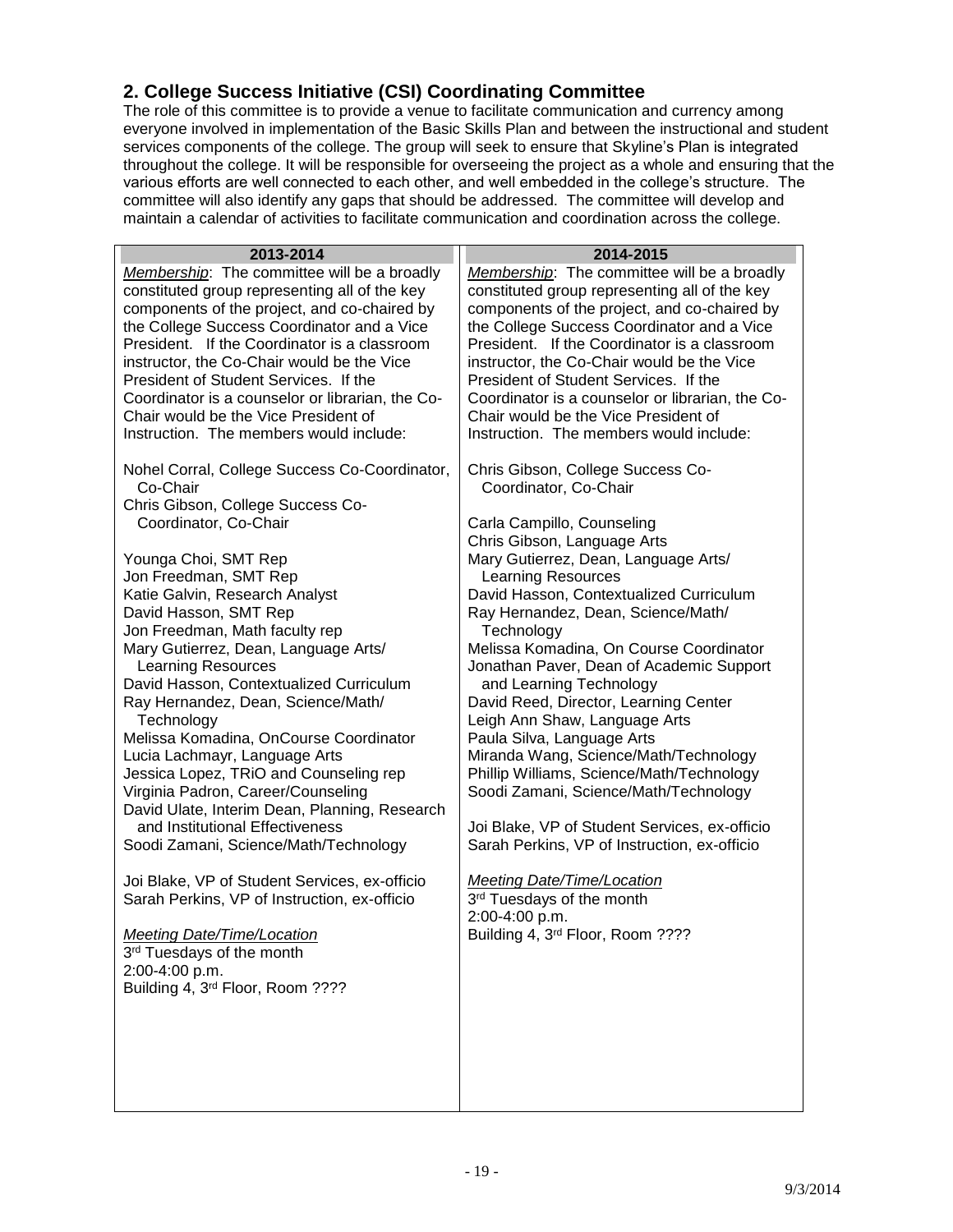#### <span id="page-19-0"></span>**3. Commencement Committee**

This committee plans, coordinates and implements all activities for Commencement. The committee meets regularly during the spring semester until the day of graduation. Meetings focus on all logistical aspects of the graduation and the commencement ceremony.

| 2013-2014                                         | 2014-2015                                         |
|---------------------------------------------------|---------------------------------------------------|
| <b>Membership</b> (Representatives from Buildings | <b>Membership (Representatives from Buildings</b> |
| and Grounds, Campus Bookstore, Multi-Media,       | and Grounds, Campus Bookstore, Multi-Media,       |
| <b>Student Services)</b>                          | <b>Student Services)</b>                          |
| Amory Cariadus, Chair                             | Amory Cariadus, Co-Chair                          |
| Joi Blake                                         | John Mosby, Co-Chair                              |
| <b>Sheldon Carroll</b>                            | Davante Cade                                      |
| Alan Ceccarelli                                   | <b>Sheldon Carroll</b>                            |
| Kevin Chak                                        | Kevin Chak                                        |
| Rob Dean                                          | Cherie Colin                                      |
| Charlene DeLuna                                   | Rob Dean                                          |
| John Doctor                                       | John Doctor                                       |
| Andrea Garcia                                     | Golda Margate                                     |
| Golda Margate                                     | Sue Lorenzo                                       |
| Sue Lorenzo                                       | Joe Morello                                       |
| Joe Morello                                       | John Mosby                                        |
| John Mosby                                        | Sherrie Prasad                                    |
| <b>Cherie Napier</b>                              | <b>Theresa Tentes</b>                             |
| <b>Sherrie Prasad</b>                             |                                                   |
| <b>Theresa Tentes</b>                             | Other members of the campus community are         |
|                                                   | invited to meetings that cover specific planning  |
| Other members of the campus community are         | areas as it relates to their department, program  |
| invited to meetings that cover specific planning  | or division.                                      |
| areas as it relates to their department, program  |                                                   |
| or division.                                      | Meeting Date/Time/Location                        |
|                                                   | Meetings held as needed                           |
| <b>Meeting Date/Time/Location</b>                 |                                                   |
| Meetings held as needed                           |                                                   |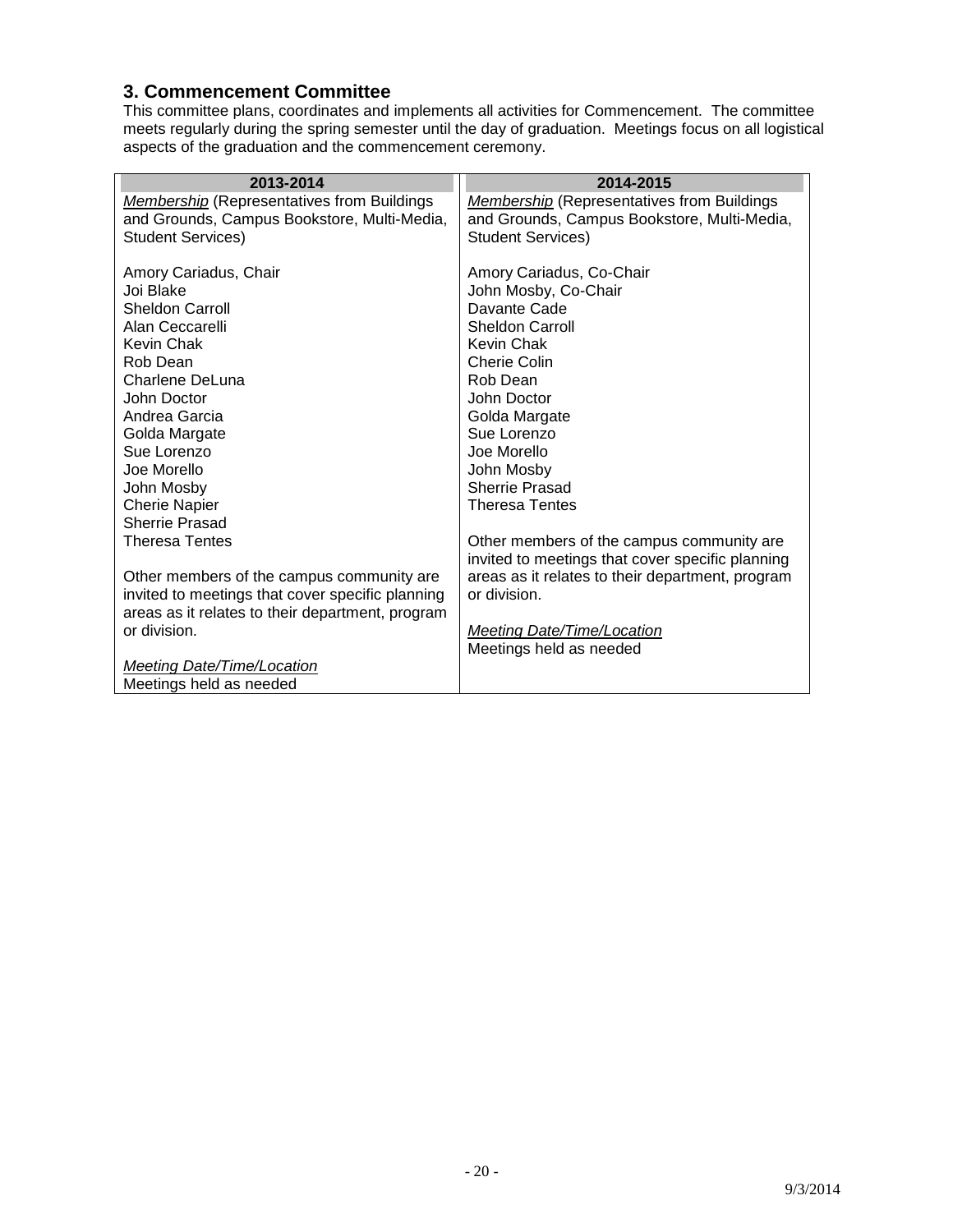#### <span id="page-20-0"></span>**4. Emergency Response Plan Committee**

The Emergency Response Committee develops strategies for disaster preparedness and recovery for the campus. The committee is charged with maintaining the campus Emergency Response Plan, updating contact information and the evacuation plan, providing training for the campus on emergency procedures.

| 2013-2014                                                                                                                                                                                                     | 2014-2015                                                                                                                                                                                        |
|---------------------------------------------------------------------------------------------------------------------------------------------------------------------------------------------------------------|--------------------------------------------------------------------------------------------------------------------------------------------------------------------------------------------------|
| <i>Membership</i> (Representatives from Public                                                                                                                                                                | <i>Membership</i> (Representatives from Public                                                                                                                                                   |
| Safety, Health Office and Administration)                                                                                                                                                                     | Safety, Health Office and Administration)                                                                                                                                                        |
| Rob Dean, Chair<br>Joi Blake, Co-Chair<br>Steve Aurilio<br>Eloisa Briones<br>John Doctor<br>Donna Elliott<br>Golda Margate<br>Joe Morello<br>Sarah Perkins<br>Regina Stanback Stroud<br><b>Theresa Tentes</b> | Rob Dean, Co-Chair<br>Eloisa Briones, Co-Chair<br>Steve Aurilio<br>John Doctor<br>Donna Elliott<br>Golda Margate<br>Joe Morello<br>ljaz Ahmed<br>Regina Stanback Stroud<br><b>Theresa Tentes</b> |
| Meeting Date/Time/Location                                                                                                                                                                                    | <b>Meeting Date/Time/Location</b>                                                                                                                                                                |
| 4 <sup>th</sup> Friday of each month                                                                                                                                                                          | 4 <sup>th</sup> Friday of each month                                                                                                                                                             |
| $2:00 - 3:00$ p.m.                                                                                                                                                                                            | $2:00 - 3:00$ p.m.                                                                                                                                                                               |
| Location ?                                                                                                                                                                                                    | Location ?                                                                                                                                                                                       |

# <span id="page-20-1"></span>**5. Event Support Working Group**

| Charge: under revision                         |                                                 |
|------------------------------------------------|-------------------------------------------------|
| 2013-2014                                      | 2014-2015                                       |
| <b>Membership</b> (Representatives from        | Membership (Representatives from                |
| Administration, Operations, Facilities, Public | Administration, Operations, Facilities, Public  |
| Safety, Media Services and division offices    | Safety, Media Services and division offices who |
| who assist in event planning.)                 | assist in event planning.)                      |
|                                                |                                                 |
| Eloisa Briones, Chair                          | Eloisa Briones, Chair                           |
| Nancy Argarin                                  | Nancy Argarin                                   |
| Linda Bertellotti                              | Linda Bertellotti                               |
| Katie Beverly                                  | Kamla Bucceri                                   |
| Kamla Bucceri                                  | <b>Amory Cariadus</b>                           |
| <b>Amory Cariadus</b>                          | Kevin Chak                                      |
| Kevin Chak                                     | Cherie Colin                                    |
| Rob Dean                                       | Rob Dean                                        |
| Kathy Fitzpatrick                              | Kathy Fitzpatrick                               |
| Golda Margate                                  | Golda Margate                                   |
| Ira Lau                                        | <b>Sherrie Prasad</b>                           |
| Adolfo Leiva                                   | Nadia Tariq                                     |
| Seini Mateialona                               | <b>Theresa Tentes</b>                           |
| <b>Cherie Napier</b>                           | Annie Trinh                                     |
| <b>Sherrie Prasad</b>                          |                                                 |
| Nadia Tariq                                    | <b>Meeting Date/Time/Location</b>               |
| <b>Theresa Tentes</b>                          | Meetings held as needed                         |
| <b>Annie Trinh</b>                             |                                                 |
|                                                |                                                 |
| <b>Meeting Date/Time/Location</b>              |                                                 |
| Meetings held as needed                        |                                                 |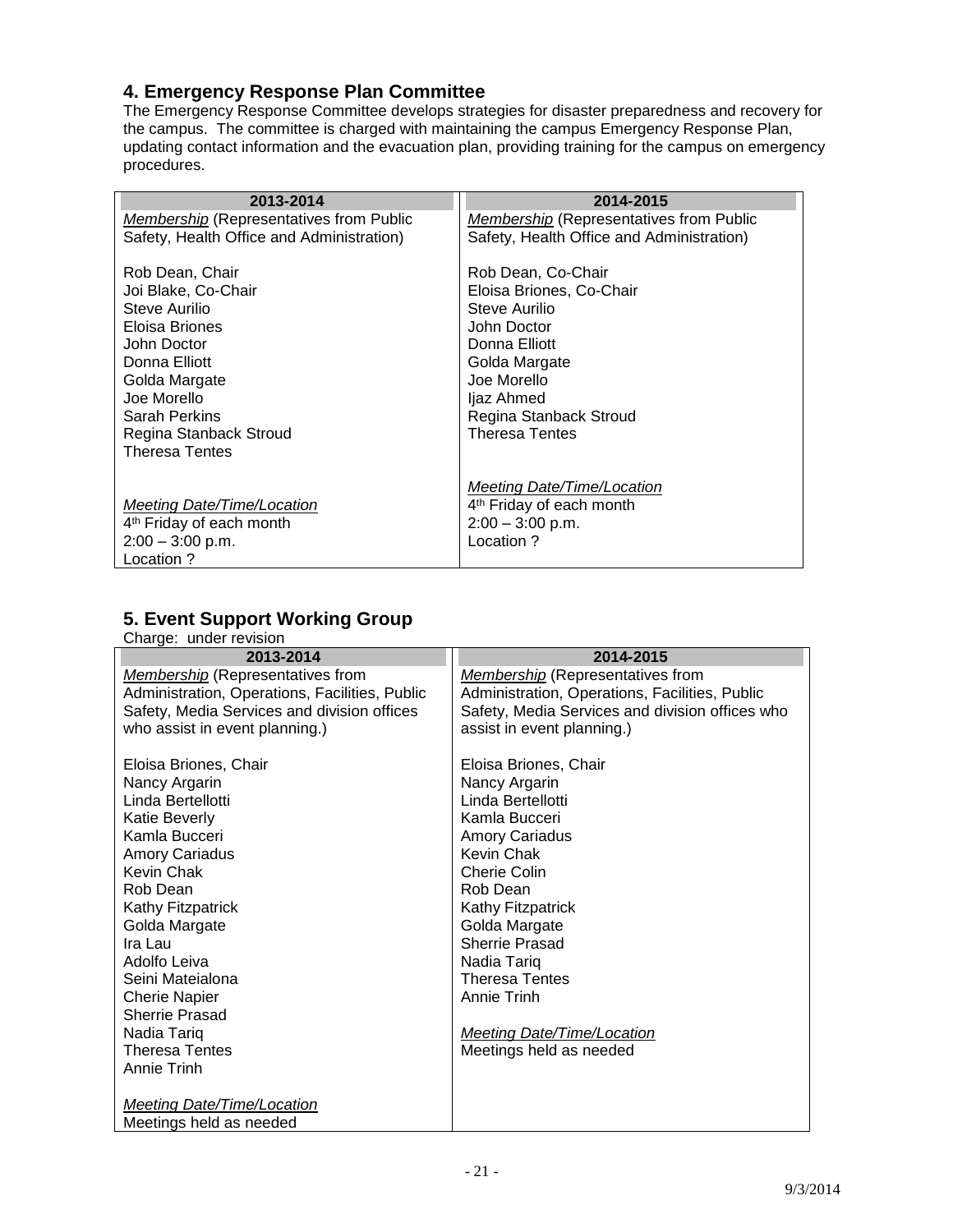#### <span id="page-21-0"></span>**6. Institutional Review Board**

Institutional Review Board (IRB) is charged with reviewing non-exempt research and making recommendations on the ethical and safety status of the proposed research. The IRB serves to ensure that research conducted on human subjects, including both biological and social science inquiries, be ethical and not infringe upon the rights or jeopardize the welfare of the subjects. An IRB is solely about the protection of human subjects in research. The results of the consideration will be forwarded to the President via the Dean of Planning, Research and Institutional Effectiveness.

| 2013-2014                                                                          | 2014-2015                             |
|------------------------------------------------------------------------------------|---------------------------------------|
| Membership                                                                         |                                       |
| David Ulate, Co-Chair, Dean of Planning,                                           | Aaron McVean, Co-Chair, Dean of PRIE  |
| Research and Institutional Effectiveness                                           | Rajesh Lathigara, Director, Workforce |
| Vacant, A Committee Co-Chair who may also                                          | Development                           |
| be the Chair of the SCRC or designee by the                                        |                                       |
| Academic Senate                                                                    |                                       |
| Vacant faculty member who has conducted<br>research in a natural or health science |                                       |
| Vacant, faculty member who has conducted                                           |                                       |
| research in a social science.                                                      |                                       |
| Vacant, community member who has                                                   |                                       |
| conducted scholarly research in any discipline                                     |                                       |
| Vacant, Up to four other voting members from                                       |                                       |
| the campus community that may include                                              |                                       |
| faculty, administration, and staff.                                                |                                       |
|                                                                                    |                                       |

### <span id="page-21-1"></span>**7. Instructional Leadership Team**

<span id="page-21-2"></span>

| Donna Bestock, Dean, Social Science/ Creative  |
|------------------------------------------------|
|                                                |
|                                                |
|                                                |
| Ray Hernandez, Interim Dean, Science/Math/     |
| Joe Morello, Dean, Kinesiology/Athletics/Dance |
| Jonathan Paver, Dean, Academic Support and     |
|                                                |
| Richard Soyombo, Global Learning Programs      |
|                                                |
|                                                |
|                                                |
|                                                |
|                                                |
|                                                |
|                                                |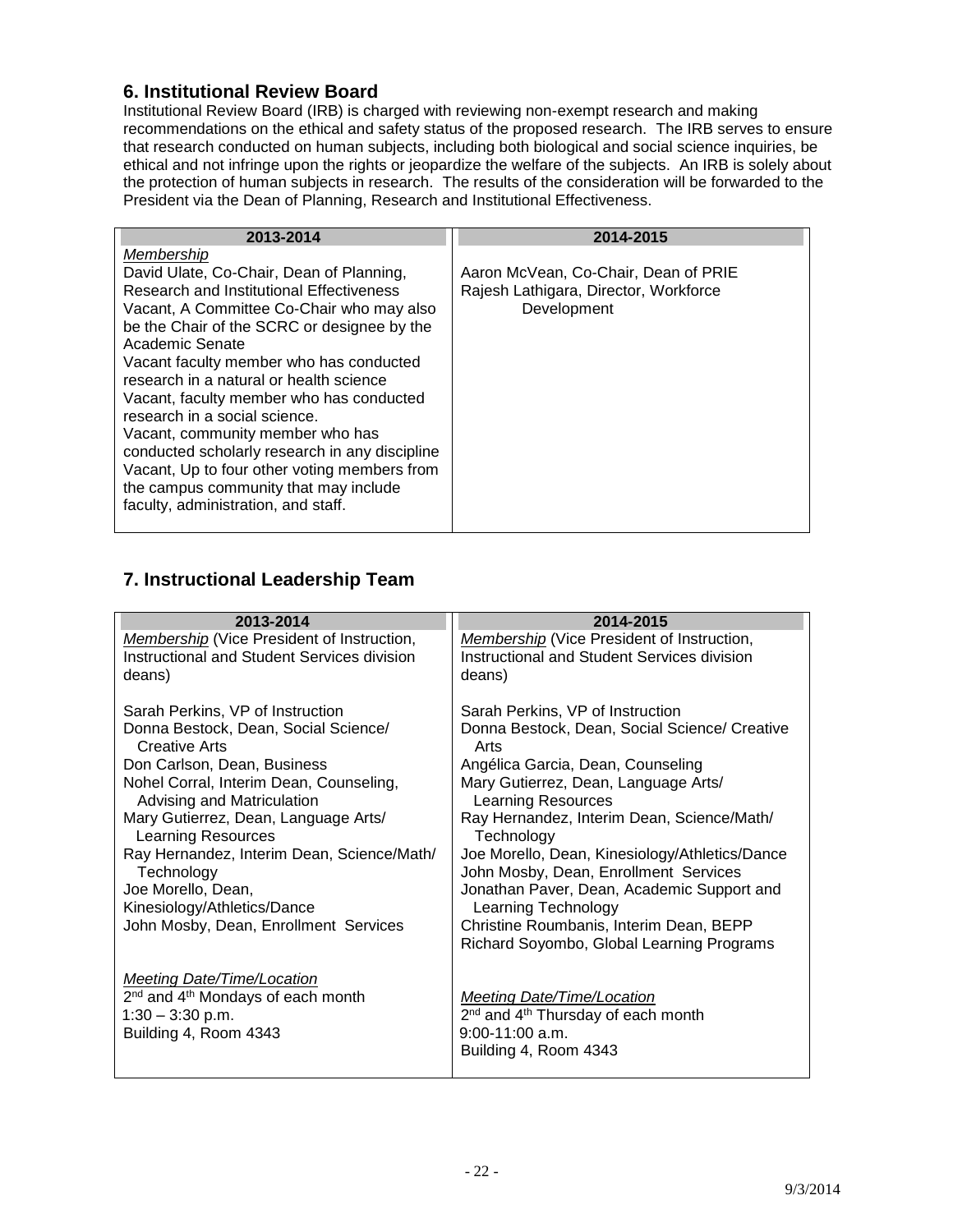# **8. Management Council**

The Management Council is an appointed advisory to the College President and primarily meets to facilitate communication among Managers regarding College operations.

| 2013-2014                                   | 2014-2015                                   |
|---------------------------------------------|---------------------------------------------|
| Membership (President, Vice Presidents,     | Membership (President, Vice Presidents,     |
| Deans, Academic Supervisors, Directors, and | Deans, Academic Supervisors, Directors, and |
| <b>Classified Supervisors)</b>              | <b>Classified Supervisors)</b>              |
|                                             |                                             |
| Regina Stanback Stroud, Chair               | Regina Stanback Stroud, Chair               |
| ljaz Ahmed                                  | ljaz Ahmed                                  |
| Donna Bestock                               | Wissem Bennani                              |
| Joi Blake                                   | Donna Bestock                               |
| Eloisa Briones                              | Joi Blake                                   |
| <b>Amory Cariadus</b>                       | Eloisa Briones                              |
| Don Carlson                                 | <b>Amory Cariadus</b>                       |
| Kevin Chak                                  | Kevin Chak                                  |
| <b>Nohel Corral</b>                         | <b>Cherie Colin</b>                         |
| <b>Robert Dean</b>                          | Arash Daneshzadeh                           |
| John Doctor                                 | <b>Robert Dean</b>                          |
| Mary Gutierrez                              | John Doctor                                 |
| Ray Hernandez                               | Angélica Garcia                             |
| Tom Hewitt                                  | <b>Mary Gutierrez</b>                       |
| Ray Jones                                   | Ray Hernandez                               |
| Sue Lorenzo                                 | Tom Hewitt                                  |
| Joe Morello                                 | Ray Jones                                   |
| Regina Morrison                             | Rajesh Lathigara                            |
| John Mosby                                  | Sue Lorenzo                                 |
| <b>Cherie Napier</b>                        | Aaron McVean                                |
| <b>Sarah Perkins</b>                        | Joe Morello                                 |
| David Reed                                  | Regina Morrison                             |
| Richard Soyombo                             | John Mosby                                  |
| David Ulate                                 | Jonathan Paver                              |
| Andrea Vizenor                              | <b>Sarah Perkins</b>                        |
| William Watson                              | David Reed                                  |
| Michael Williamson                          | <b>Christine Roumbanis</b>                  |
|                                             | <b>Richard Soyombo</b>                      |
| <b>Meeting Date/Time/Location</b>           | Andrea Vizenor                              |
| 2 <sup>nd</sup> Tuesday                     | William Watson                              |
| $2:00 - 3:30$ p.m.                          |                                             |
| Building 4, Room 4343                       | <b>Meeting Date/Time/Location</b>           |
|                                             | 2 <sup>nd</sup> Tuesday                     |
|                                             | $2:00 - 3:30$ p.m.                          |
|                                             | Building 4, Room 4343                       |
|                                             |                                             |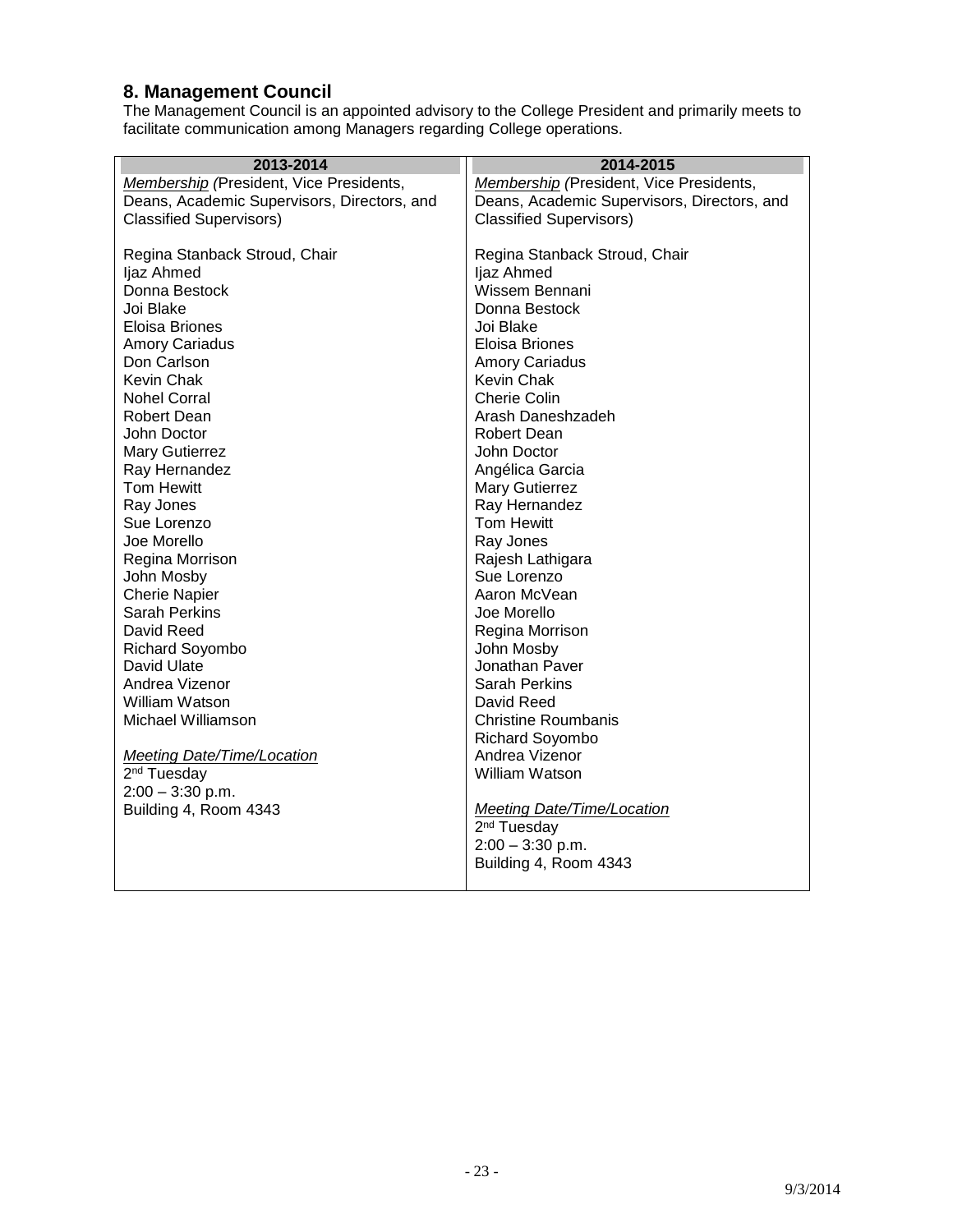# <span id="page-23-0"></span>**9. Outreach Committee**

| 2013-2014                                                                                                                                                                                                                                                                                                                                                                                                                                                                                                                                                                                                                                                                                     | 2014-2015                                                                                                                                                                                                                                                                                                                                                                                                                                                                                                                                   |
|-----------------------------------------------------------------------------------------------------------------------------------------------------------------------------------------------------------------------------------------------------------------------------------------------------------------------------------------------------------------------------------------------------------------------------------------------------------------------------------------------------------------------------------------------------------------------------------------------------------------------------------------------------------------------------------------------|---------------------------------------------------------------------------------------------------------------------------------------------------------------------------------------------------------------------------------------------------------------------------------------------------------------------------------------------------------------------------------------------------------------------------------------------------------------------------------------------------------------------------------------------|
| <b>Membership</b>                                                                                                                                                                                                                                                                                                                                                                                                                                                                                                                                                                                                                                                                             | <b>Membership</b>                                                                                                                                                                                                                                                                                                                                                                                                                                                                                                                           |
| John Mosby, Chair                                                                                                                                                                                                                                                                                                                                                                                                                                                                                                                                                                                                                                                                             | John Mosby, Chair                                                                                                                                                                                                                                                                                                                                                                                                                                                                                                                           |
| Don Carlson, Dean Business<br>Suzanne Collins, Transfer Center<br>Jarrod Feiner, Language Arts<br>Nohel Corral, Interim Dean of Counseling<br>Alice Erskine, Science/Math/Technology<br>Julia Johnson, Business Rep<br>Nancy Kaplan-Biegel, Language Arts<br>Adolfo Leiva, SparkPoint<br>Sue Lorenzo, Registrar<br>Melissa Matthews, DRC<br>Soledad McCarthy, Business<br>Courtney Mogg, Outreach<br>Regina Morrison, Financial Aid<br>Cherie Napier, Public Information Office<br>Felix Perez, Language Arts<br>Florentino Ubungen, Outreach<br>Jocelyn Villa, Financial Aid<br>William Watson, SparkPoint<br>Language Arts/Learning Resources Rep Open<br><b>Meeting Date/Time/Location</b> | Jessica Baumann, ASSC<br>Suzanne Collins, Transfer Center<br>Cherie Colin, Public Information Office<br>Melanie Espinueva, Counseling, Puente<br>Alice Erskine, Science/Math/Technology<br>Julia Johnson, BEPP Rep<br>Raymond Jones, Director, Middle College<br>Nancy Kaplan-Biegel, Language Arts<br>Melissa Matthews, DRC<br>Regina Morrison, Financial Aid<br>Florentino Ubungen, Outreach<br>Jocelyn Villa, Financial Aid<br>William Watson, SparkPoint<br>Dennis Zheng, ASSC<br><b>Meeting Date/Time/Location</b><br>To be determined |
| To be determined                                                                                                                                                                                                                                                                                                                                                                                                                                                                                                                                                                                                                                                                              |                                                                                                                                                                                                                                                                                                                                                                                                                                                                                                                                             |
|                                                                                                                                                                                                                                                                                                                                                                                                                                                                                                                                                                                                                                                                                               |                                                                                                                                                                                                                                                                                                                                                                                                                                                                                                                                             |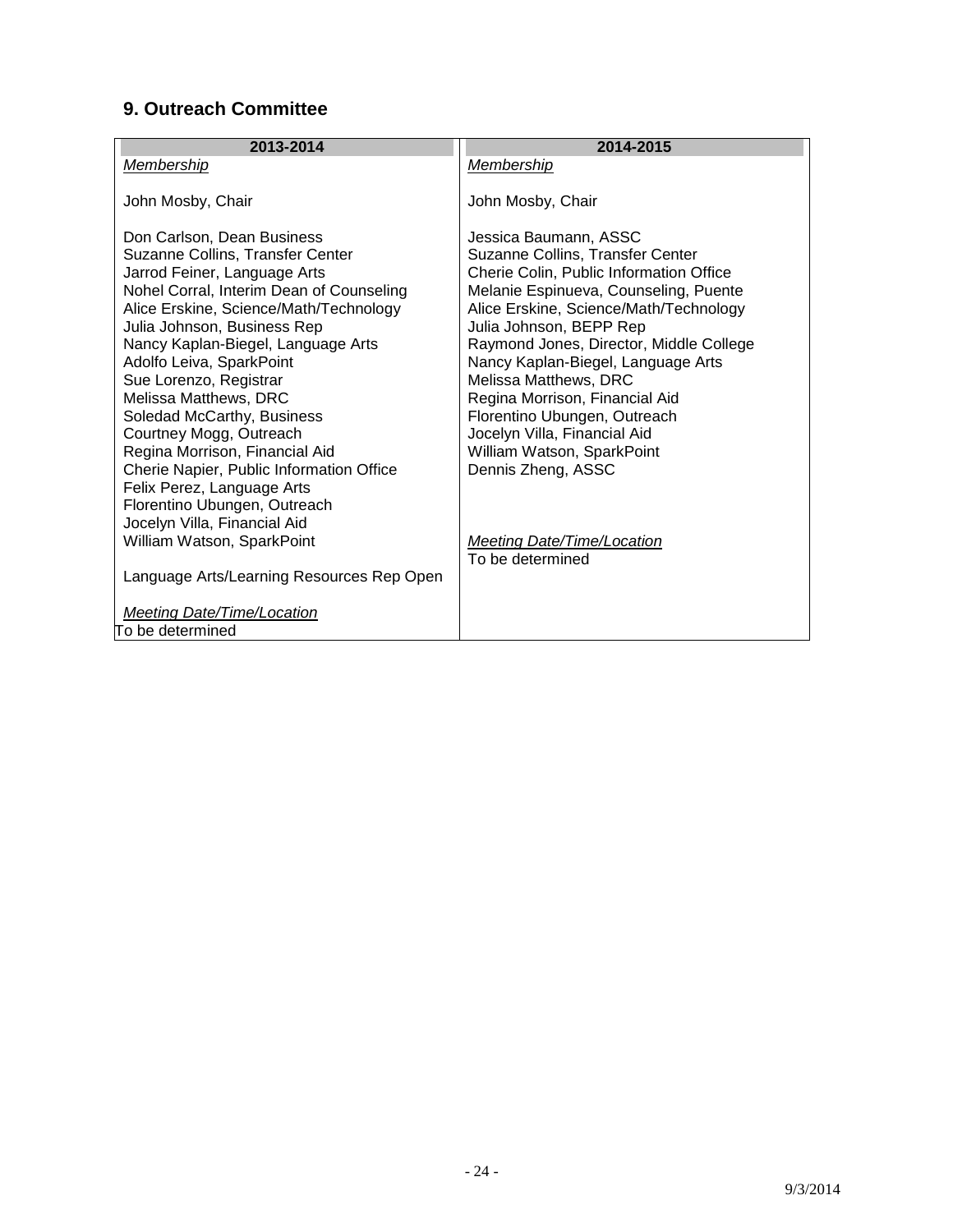#### <span id="page-24-0"></span>**10. Scholarship Committee**

The Scholarship Committee serves as a general policy advisory group to the scholarship program and as a selection committee for general scholarships and awards that may be assigned to their jurisdiction. The primary sources of scholarships for which this committee selects scholarship recipients are Skyline and District Foundation and Skyline Organization funds.

| 2013-2014                                                                                                                                                                                                                                                                                                                                                                                                                                                 | 2014-2015                                                                                                                                                                                                                                                                                                                                                                                                                                                        |
|-----------------------------------------------------------------------------------------------------------------------------------------------------------------------------------------------------------------------------------------------------------------------------------------------------------------------------------------------------------------------------------------------------------------------------------------------------------|------------------------------------------------------------------------------------------------------------------------------------------------------------------------------------------------------------------------------------------------------------------------------------------------------------------------------------------------------------------------------------------------------------------------------------------------------------------|
| <i>Membership</i> (members appointed by                                                                                                                                                                                                                                                                                                                                                                                                                   | Membership (members appointed by constituent                                                                                                                                                                                                                                                                                                                                                                                                                     |
| constituent groups)                                                                                                                                                                                                                                                                                                                                                                                                                                       | groups)                                                                                                                                                                                                                                                                                                                                                                                                                                                          |
| John Mosby, Dean, Enrollment Services, Co-Chair<br>Crystal Shetaya, Financial Aid, Co-Chair<br>Jeff Acidera, Counseling<br>Linda Allen, Classified Rep<br>Joi Blake, VP of Student Services<br><b>Steve Cooney, Business</b><br>Kevin Corsiglia, Kinesiology/Athletics/Dance<br>Liza Erpelo, Language Arts<br>Stephen Fredricks, Science/Math/Technology<br>Ashley Larson, Language Arts<br>Soledad McCarthy, Business Rep<br>Michael Moynihan, SS/CA Rep | John Mosby, Dean, Enrollment Services, Co-Chair<br>Jenny Yang, Financial Aid, Co-Chair<br>Jeff Acidera, Counseling<br>Linda Allen, Classified Rep<br>Paul Bolick, Social Sciences/Creative Arts<br>Luciana Castro, Language Arts<br>Steve Cooney, BEPP<br>Kevin Corsiglia, Kinesiology/Athletics/Dance<br>Liza Erpelo, Language Arts<br>Amir Esfahani, Social Sciences/Creative Arts<br>Stephen Fredricks, Science/Math/Technology<br>Soledad McCarthy, BEPP Rep |
| Jim Wong, SS/CA Rep                                                                                                                                                                                                                                                                                                                                                                                                                                       | Alana Utsumi, Classified Rep<br>William Watson, Director, SparkPoint                                                                                                                                                                                                                                                                                                                                                                                             |
| Meeting Date/Time/Place:<br>Meetings held as needed                                                                                                                                                                                                                                                                                                                                                                                                       | <b>Meeting Date/Time/Place:</b><br>Meetings held as needed                                                                                                                                                                                                                                                                                                                                                                                                       |